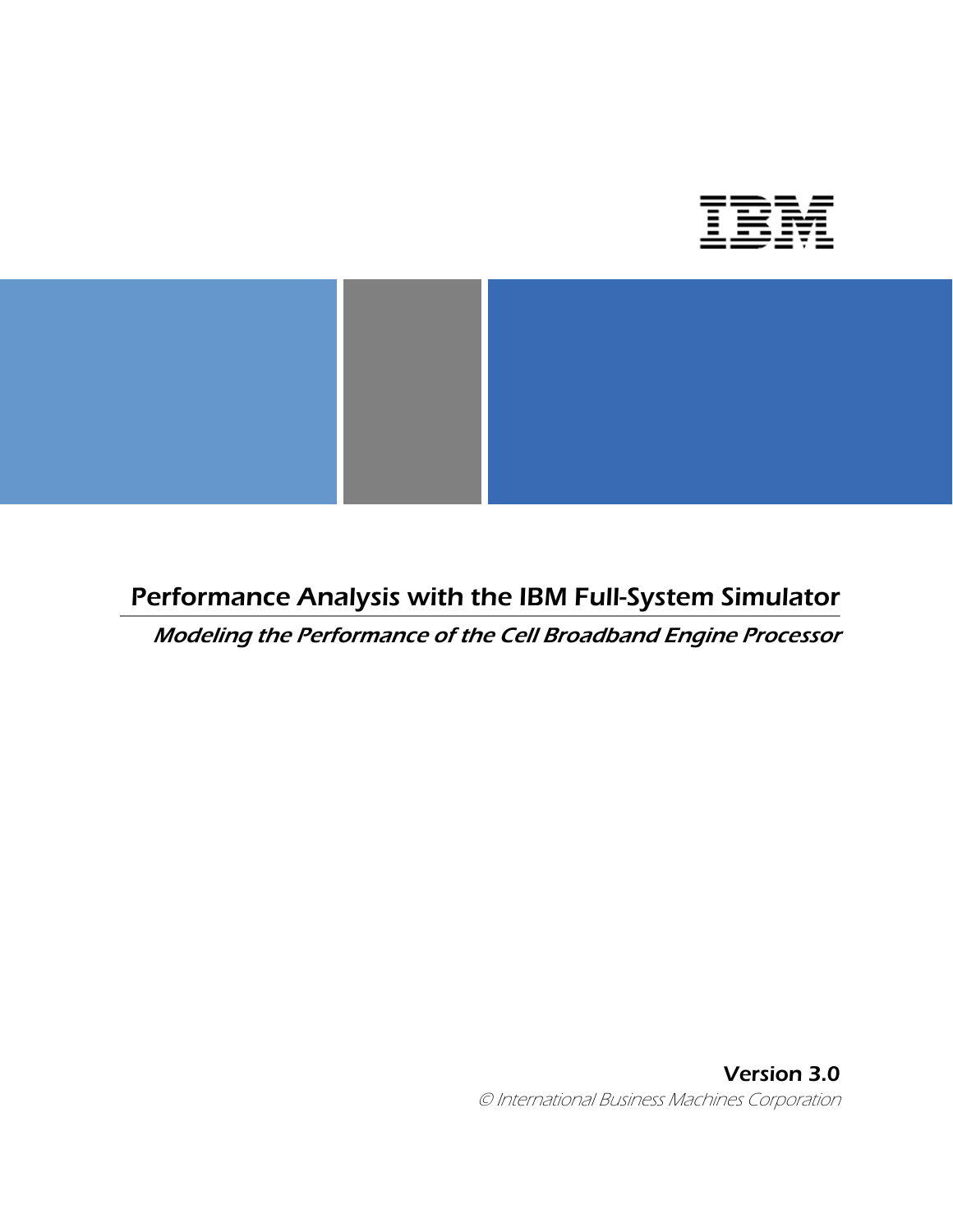#### Performance Analysis with the IBM Full-System Simulator

#### © International Business Machines Corporation (2007). All Rights Reserved.

Printed in the United States of America September 2007.

No part of this publication may be reproduced, transmitted, transcribed, stored in a retrieval system, or translated into any computer language, in any form or by any means, electronic, mechanical, magnetic, optical, chemical, manual, or otherwise, without prior written permission of IBM Corporation. No other rights under copyright are granted without prior written permission of IBM Corporation.

While the information contained herein is believed to be accurate, such information is preliminary, and should not be relied upon for accuracy or completeness, and no representations or warranties of accuracy or completeness are made. All information contained in this document is subject to change without notice. This document contains information on products in the design, sampling and/or initial production phases of development. This information is subject to change without notice, and is provided without warranty of any kind. The information contained in this document does not affect or change IBM product specifications or warranties. Nothing in this document shall operate as an express or implied license or indemnity under the intellectual property rights of IBM or third parties. All information contained in this document was obtained in specific environments, and is presented as an illustration. The results obtained in other operating environments may vary. The document is not intended for production.

THE INFORMATION CONTAINED IN THIS DOCUMENT IS PROVIDED ON AN "AS IS" BASIS. In no event will IBM be liable for damages arising directly or indirectly from any use of the information contained in this document.

U.S. Government Users Restricted Rights—Use, duplication or disclosure restricted by GSA ADP Schedule Contract with IBM Corporation.

IBM is a registered trademark of International Business Machines Corporation in the United States, other countries, or both. The IBM logo, PowerPC, PowerPC logo, and PowerPC architecture are trademarks of International Business Machines Corporation in the United States, or other countries, or both.

Linux is a registered trademark of Linus Torvalds. Linux is written and distributed under the GNU General Public License in the United States and other countries.

Other company, product, and service names may be trademarks or service marks of others.

The IBM home page can be found at www.ibm.com.

SysSimPerfAnalysisGuide, Version 3.0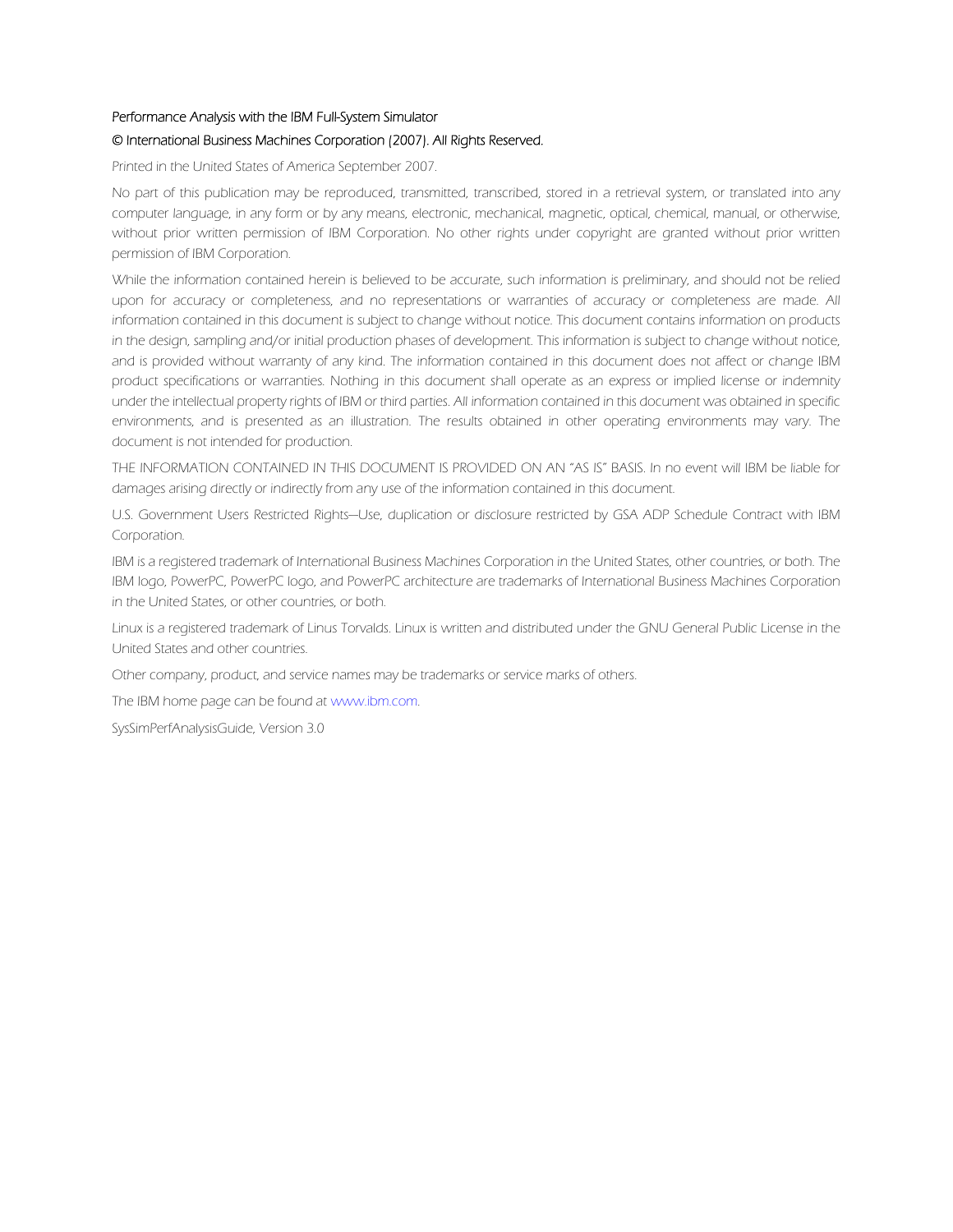# Contents

| Performance Simulation and Analysis with the IBM Full-System Simulator 1 |  |
|--------------------------------------------------------------------------|--|
|                                                                          |  |
|                                                                          |  |
|                                                                          |  |
|                                                                          |  |
|                                                                          |  |
|                                                                          |  |
|                                                                          |  |
|                                                                          |  |
|                                                                          |  |
|                                                                          |  |
|                                                                          |  |
|                                                                          |  |
|                                                                          |  |
|                                                                          |  |
|                                                                          |  |
|                                                                          |  |
|                                                                          |  |
|                                                                          |  |
|                                                                          |  |
|                                                                          |  |
|                                                                          |  |
|                                                                          |  |
|                                                                          |  |
|                                                                          |  |
|                                                                          |  |
|                                                                          |  |
|                                                                          |  |
|                                                                          |  |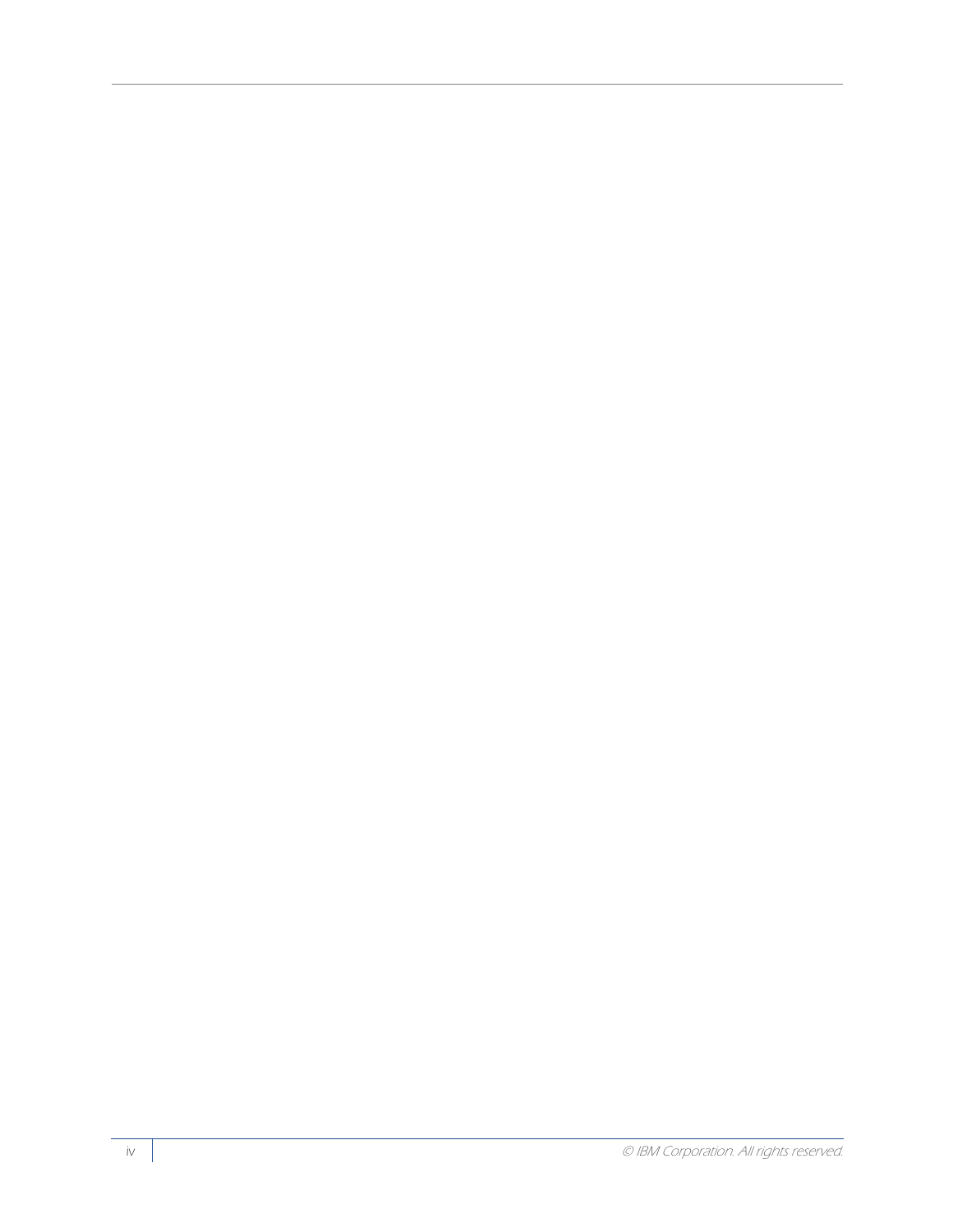# <span id="page-4-0"></span>Preface

Analyzing the performance of distributed, real-time, and embedded systems is a challenging task due to the complexity and low-level nature of such systems. The IBM Full System Simulator project (SystemSim) strives to build tools and frameworks that enable software designers to evaluate and visualize the performance of a modeled processor system. With this insight, designers are able to pinpoint bottlenecks in a system and optimize its performance.

The Performance Analysis Using SystemSim quide describes the performance analysis methodology and implementation techniques developed to collect and analyze performance metrics for software systems executing on the IBM Full-System simulator.

### Intended Audience

This document is intended for designers and programmers who are evaluating the performance of applications and systems software for systems based on the Cell Broadband Engine Architecture (CBEA). Potential users include:

- **System and software designers**
- Hardware and software tool developers
- **Application and product engineers**
- Validation engineers

## Using This Version of the Guide

This version of the Performance Analysis with the IBM Full-System Simulator applies to version 2.1 of the IBM Full-System Simulator for the Cell Broadband Engine Processor, available from IBM's alphaWorks Emerging Technologies website located at http://www.alphaworks.ibm.com/tech/cellsystemsim.

The guide is organized into topics that cover concepts and procedures for capturing a variety of performance metrics for CBEA applications using performance analysis techniques. This book includes the following chapters and appendices:

- [Chapter 1, Performance Simulation and Analysis with the IBM Full-System Simulator](#page-8-1), describes the IBM Full System Simulator developed by the IBM Austin Research Lab (ARL), and introduces the Cell Broadband Engine Architecture (CBEA) modeled by the IBM Full-System Simulator.
- [Chapter 2, "Performance Modeling with the IBM Full-System Simulator,"](#page-12-1) provides information about performance modeling support in the IBM Full-System Simulator, including descriptions of components for which performance simulation is currently available. It also describes how to enable performance simulation from the simulator command line and graphical user interface.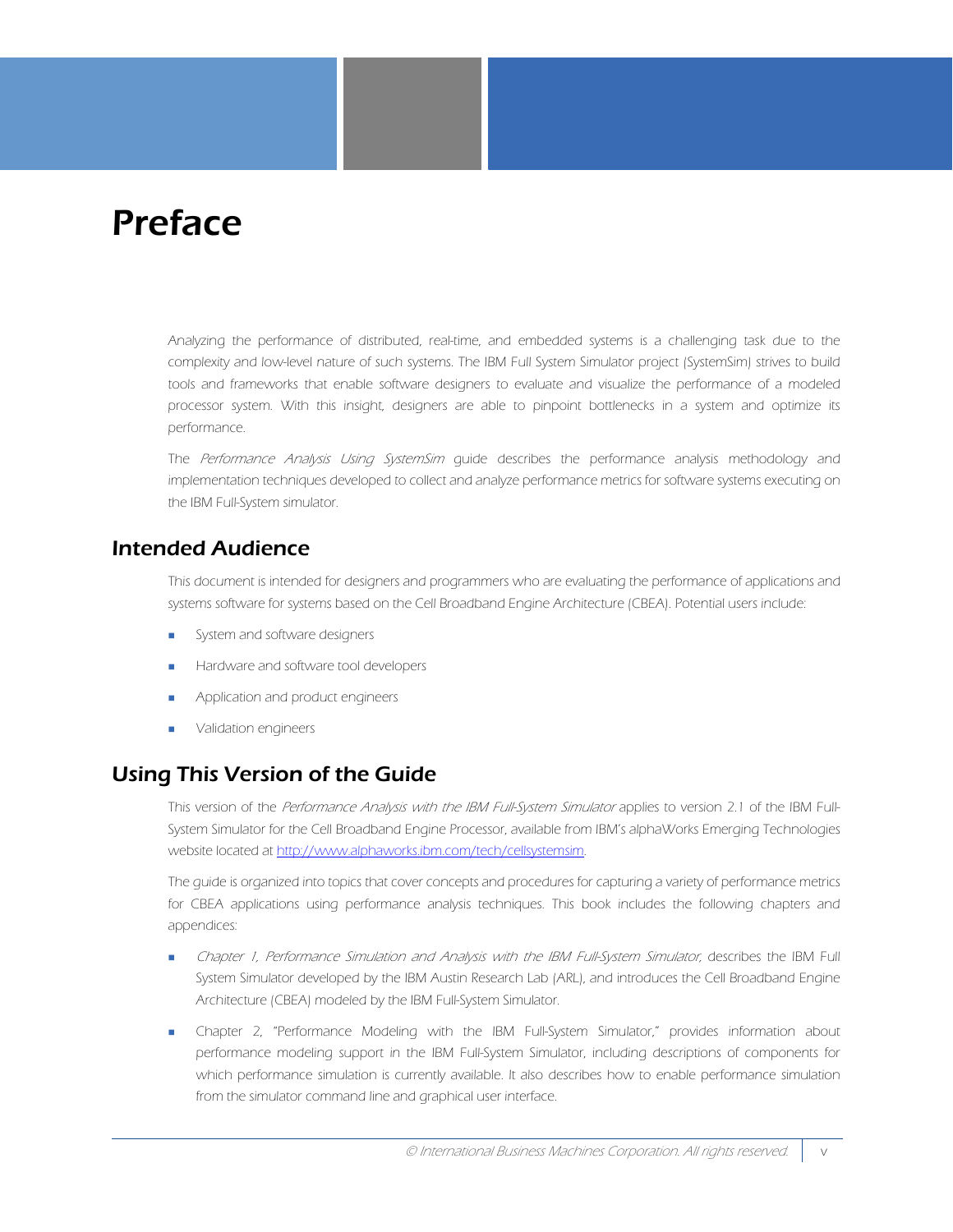- **[Chapter 3, Performance Analysis with Profile Checkpoints and Triggers](#page-18-1), describes performance profile** checkpoint and trigger functionality, and illustrates how these mechanisms are used to generate applicationspecified performance data in a simulation.
- [Chapter 4, Performance Data Collection and Analysis with Emitters](#page-30-1), describes the IBM Full-System Simulation emitter architecture. This section contains a tutorial that describes how to configure the simulator to emit event data, and how to develop emitter readers to analyze the emitted event data. This chapter also describes how to enhance emitter reader functionality with annotations.
- **[Appendix A, SPU Performance Statistics](#page-40-1), lists the checkpoint types that were gathered during performance** evaluation.

## Typographical Conventions

The following typographical components are used for defining special terms and command syntax:

| <b>Convention</b>                 | <b>Description</b>                                                                                                                                                                                                                |
|-----------------------------------|-----------------------------------------------------------------------------------------------------------------------------------------------------------------------------------------------------------------------------------|
| <b>Bold</b> typeface              | Represents literal information, such as:                                                                                                                                                                                          |
|                                   | Information and controls displayed on screen, including menu options,<br>application pages, windows, dialogs, and field names.                                                                                                    |
|                                   | Commands, file names, and directories.                                                                                                                                                                                            |
|                                   | In-line programming elements, such as function names and XML elements<br>when referenced in the main text.                                                                                                                        |
| Italics typeface                  | Italics font is used to emphasize new concepts and terms, and to stress<br>important ideas. Additionally, book and chapter titles are displayed in italics.                                                                       |
| Sans serif typeface               | Represents example code output, such as XML output or C/C++ code<br>examples.                                                                                                                                                     |
|                                   | Italic sans serif words or characters in code and commands<br>represent values for variables that you must supply, such as arguments to<br>commands or path names for your particular system. For example:<br>cd /users/your name |
| (Horizontal or Vertical ellipsis) | In format and syntax descriptions, an ellipsis indicates that some material has<br>been omitted to simplify a discussion.                                                                                                         |
|                                   |                                                                                                                                                                                                                                   |
| $\{\}$ (Braces)                   | Encloses a list from which you must choose an item or information in syntax<br>descriptions.                                                                                                                                      |
| [] (Brackets)                     | Encloses optional items in format and syntax descriptions. For example, in<br>the statement SELECT [DISTINCT], DISTINCT is an optional keyword.                                                                                   |
| (Vertical rule)                   | Separates items in a list of choices enclosed in { } (braces) in format and<br>syntax descriptions.                                                                                                                               |
| <b>UPPERCASE</b>                  | Indicates keys or key combinations that you can use. For example, press<br>$CTR + AIT + DFI$                                                                                                                                      |
| <b>Hyperlink</b>                  | Web-based URIs are displayed in blue text to denote a virtual link to an<br>external document. For example: http://www.ibm.com                                                                                                    |
| <b>NOTE</b><br>This is note text. | The note block denotes information that emphasizes a concept or provides<br>peripheral information.                                                                                                                               |

#### Table 1. Typographical Conventions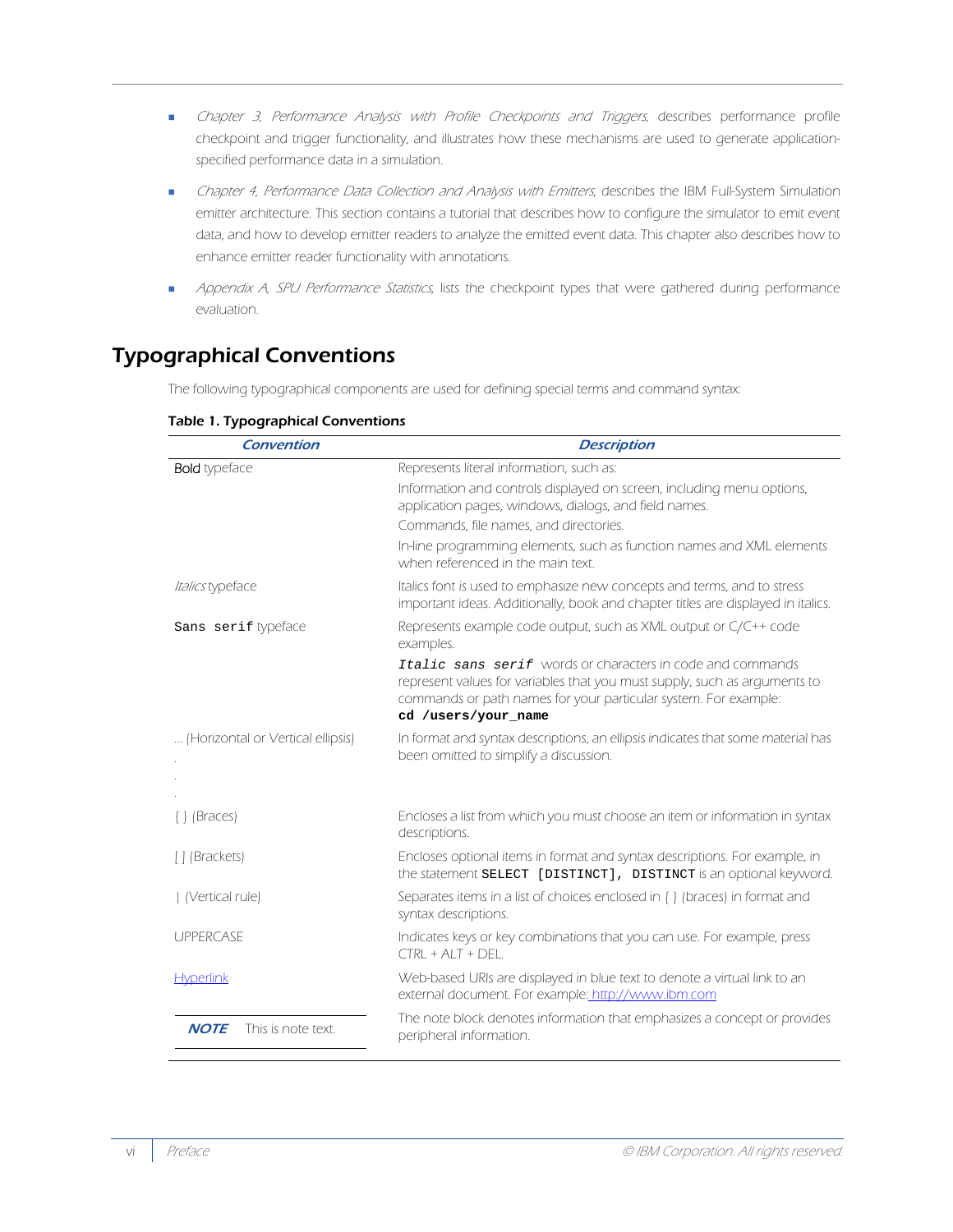## Related Guides and Recommended Reference

The IBM Full-System Simulator User's Guide describes the basic structure and operation of the IBM Full-System Simulator and its graphic user interface (GUI) and command line user interface. The IBM Full-System Simulator User's Guide is commonly distributed with alphaWorks releases in the docs directory as SystemSim.Users.Guide.pdf.

The IBM Austin Research Lab also recommends the following documentation sources that may provide helpful guidelines and background information about technologies used in the simulation environment:

**Practical Programming in Tcl and Tk by Brent B. Welch. Prentice Hall, Inc.** 

## Contacting the IBM Full-System Simulator Development Team

The IBM Full-System Simulator development team at ARL is very interested in hearing from you about your experience with the IBM Full-System Simulator and its supporting information set. Should you have questions or encounter any issues with the IBM Full-System Simulator, visit the project forum at http://www.alphaworks.ibm.com/tech/cellsystemsim/forum.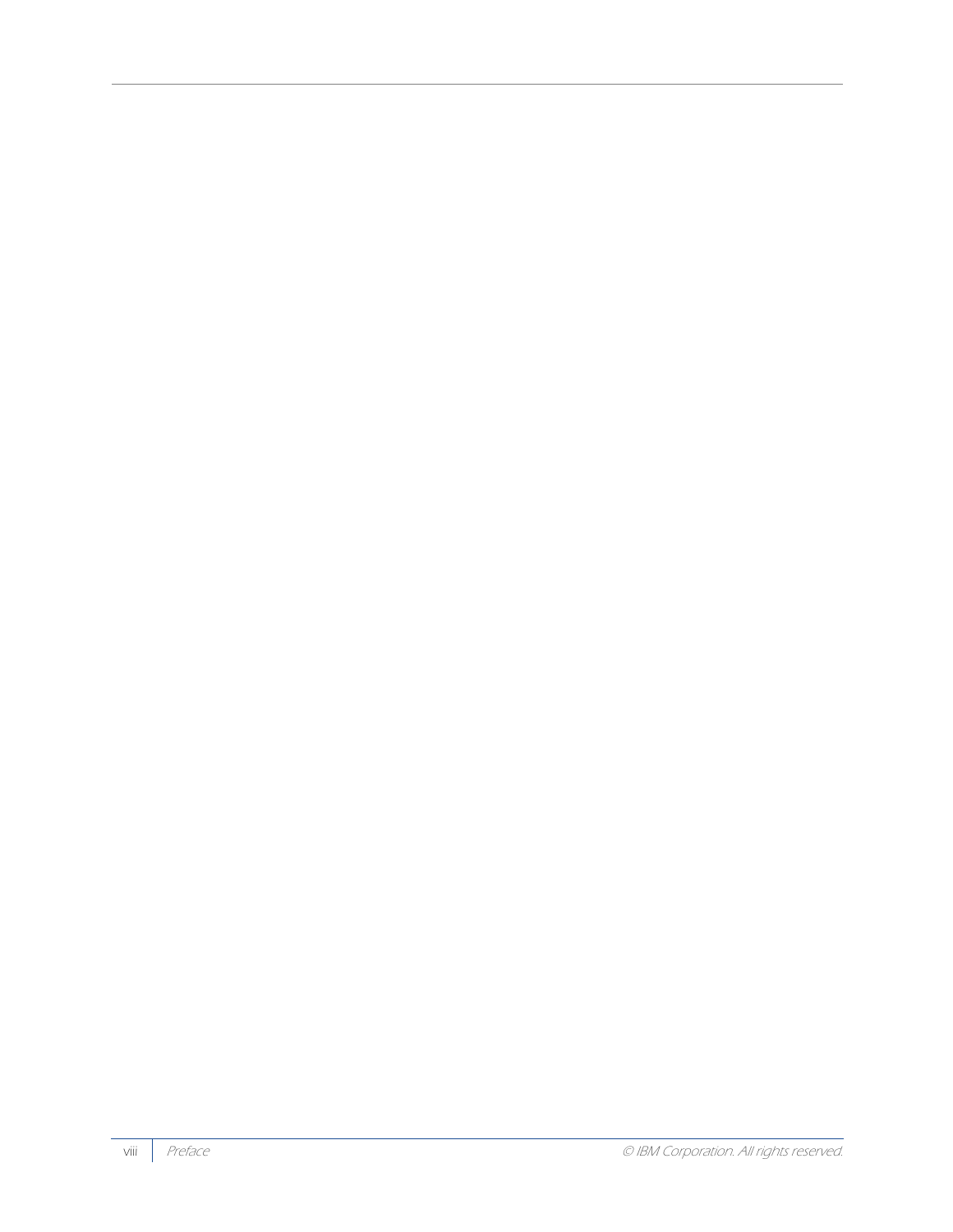## CHAPTER 1

# <span id="page-8-1"></span><span id="page-8-0"></span>Performance Simulation and Analysis with the IBM Full-System Simulator

This chapter provides an overview of the IBM Full System Simulator, SystemSim, developed by the IBM Austin Research Lab (ARL), and introduces the Cell Broadband Engine Architecture (CBEA) that is modeled by SystemSim. It also describes configuration parameters for setting up and running the simulation environment in standalone and Linux mode. Topics in this chapter include:

- [An Overview of the IBM Full-System Simulator](#page-9-0)
- [Modeling the CBE Architecture in the IBM Full-System Simulator](#page-10-0)
- [Running Applications in the IBM Full-System Simulator](#page-11-0)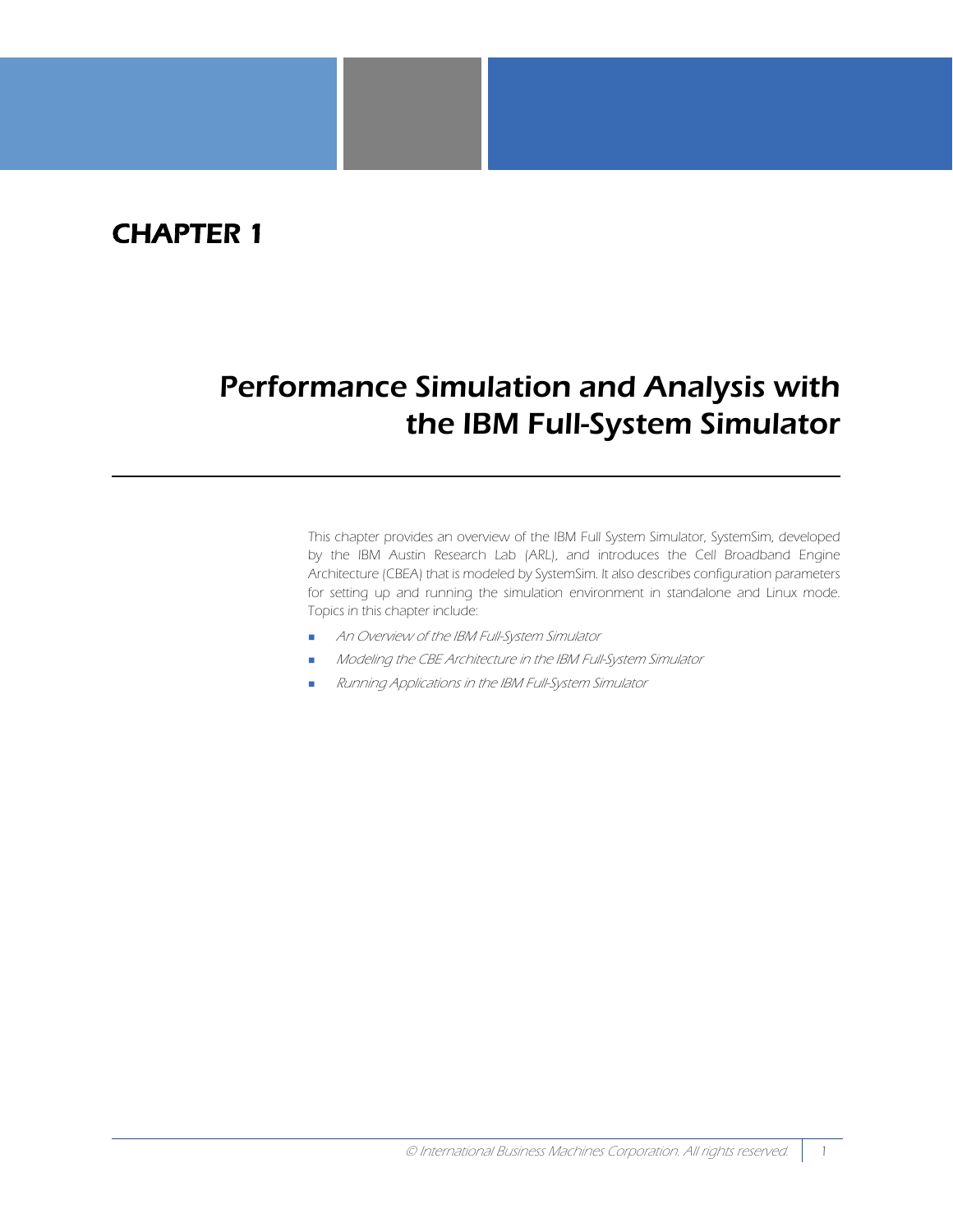## <span id="page-9-0"></span>An Overview of the IBM Full-System Simulator

The IBM Full-System Simulator (SystemSim) provides fast but accurate simulation of complete systems with processors that are based on the IBM PowerPC Architecture. SystemSim, originally known by the internal IBM name "Mambo," contains numerous features to support software design and analysis, including parameterized models for architectural features and dynamically selectable model fidelity that enable users to trade simulation accuracy for execution speed. SystemSim has been used extensively inside IBM to support the development of operating systems, compilers, and key software components for new systems well in advance of hardware availability.

The IBM Full-System Simulator is a sophisticated simulation environment that supports both functional and performance simulation of multiple PowerPC cores and a variety of system components. The simulator's processor support includes interrupts, debugging controls, caches, busses, and a large number of architectural features. In addition, The simulator models memory-mapped I/O devices, consoles, disks, and networks that allow operating systems to run in simulation, and boot and run programs.

A core advantage of the Full-System Simulator is the level of flexibility that is afforded by its modular, configurable architecture. Each simulation is an instance of the microprocessor architecture it is modeling. [Figure 1-1](#page-9-1) represents a high-level view of the processor-to-simulation relationship:



Figure 1-1. IBM Full-System Simulator Architecture

<span id="page-9-1"></span>As illustrated in the diagram, a system may include any number of supported processor component types, each of which is instantiated in a simulator via custom Tcl configuration scripts. In this manner, a simulation can realistically represent an entire system of equipment, devices, or subsystems, and is able to simulate not only the instructions executed by the processor core, but also its interactions with its surrounding system components.

The IBM Full-System Simulator provides different simulation modes, ranging from functional simulation of processor instructions to performance simulation of an entire system. In most cases, the simulation mode can be changed dynamically at any point in the simulation. However, certain "warm-up" effects may affect the results of performance simulation for some portion of the simulation following a change to cycle mode.

Simple (functional-only) mode models the effects of instructions, without attempting to accurately model the time required to execute the instructions. In simple mode, a fixed latency is assigned to each instruction; the latency can be arbitrarily altered by the user. Since latency is fixed, it does not account for processor implementation and resource conflict effects that cause instruction latencies to vary. Functional-only mode assumes that memory accesses are synchronous and instantaneous. This mode is useful for software development and debugging, when a precise measure of execution time is not required.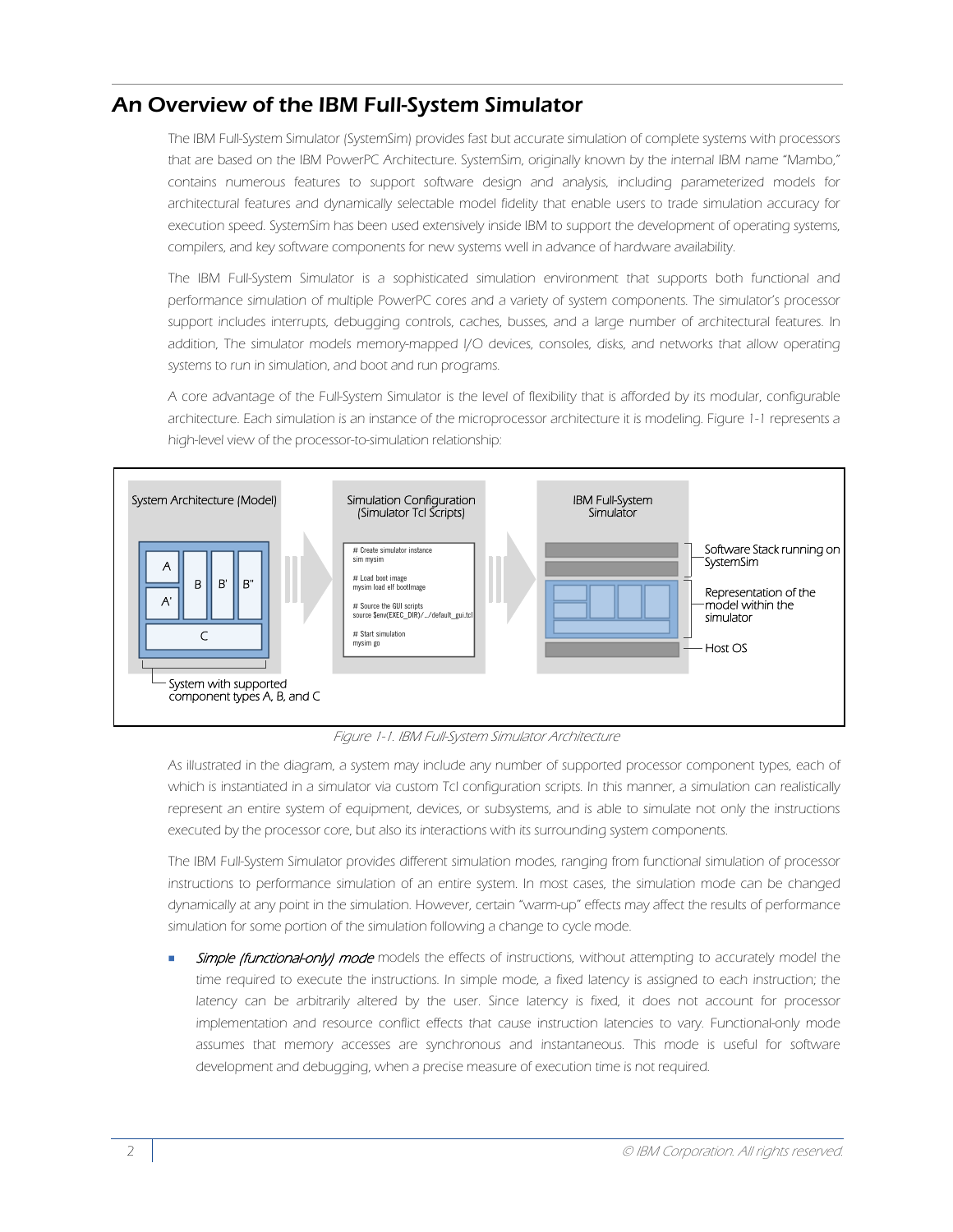- Fast mode is similar to functional-only mode in that it fully models the effects of instructions while making no attempt to accurately model execution time. In addition, fast mode bypasses many of the standard analysis features provided in functional-only mode, such as statistics collection, triggers, and emitter record generation. Fast mode simulation is intended to be used to quickly advance the simulation through uninteresting portions of program execution to a point where detailed analysis is to be performed.
- Cycle (performance) mode. models not only functional accuracy but also timing. It considers internal execution and timing policies as well as the mechanisms of system components, such as arbiters, queues, and pipelines. Operations may take several cycles to complete, accounting for both processing time and resource constraints.

These simulation modes are used to support concurrent development and performance evaluation of a number of software and hardware systems. The primary objective of this focus is to enable internal teams and IBM partners to:

- Use the simulator to gather and compare performance data with a greater level of fidelity.
- **Characterize the workload on the system.**
- **Forecast performance at future loads and fine-tune performance benchmarks for future validation.**

The IBM Full-System Simulator also includes trace collection and debugging interfaces to allow detailed analysis of the simulated hardware and software.

### <span id="page-10-0"></span>Modeling the CBE Architecture in the IBM Full-System Simulator

In 2001, Sony, Toshiba, and IBM (STI) combined research and development efforts to create an advanced Cell Broadband Engine Processor (CBEP) for a new wave of devices in the emerging broadband era. Shortly after project inception, STI engaged the IBM Austin Research Laboratory (ARL) to model the Cell Broadband Engine processor to support software simulation and performance testing using the IBM Full-System Simulator.

Initially, the IBM Full-System Simulator Cell model supported functional simulation of the PPE and SPU processors. The ARL development team incorporated a standalone simulator for SPU programs (called *apusim*) into the simulator to provide SPU simulation functionality. The apusim simulator was developed by the STI Design Center and supported both functional and performance simulation of standalone SPU programs. In the IBM Full-System Simulator, SPU program execution can be performed in either instruction mode, which performs functional simulation only, or pipeline mode, which performs functional and performance simulation. In pipeline mode, the behavior of the SPU execution pipeline is modeled in detail and statistics on pipeline operation are collected. However, SPU instructions that interact with other parts of the system, such as the MFC channels or DMA operations, are only modeled at the functional level.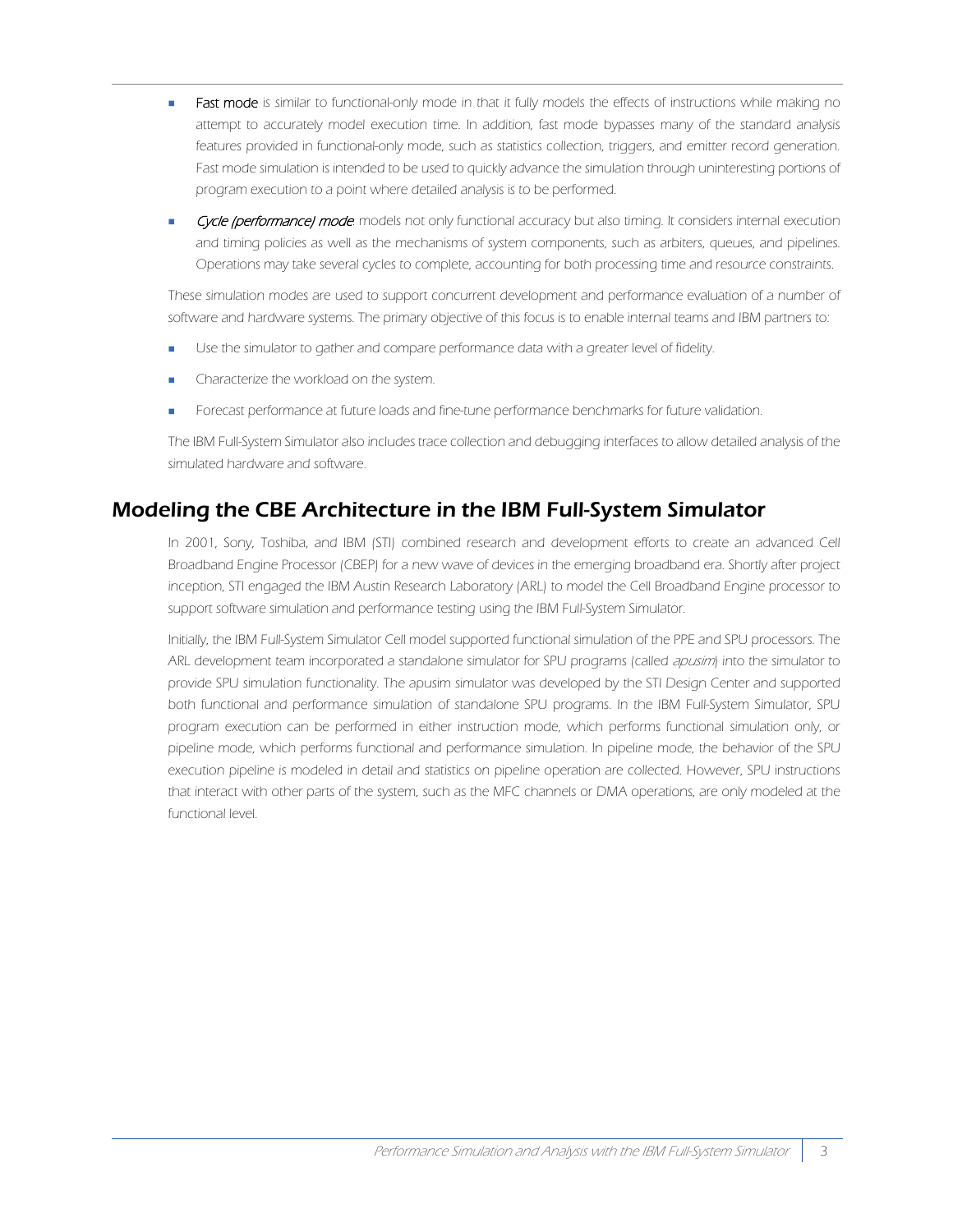



Figure 1-2. High-Level Block Diagram of the Simulated CBEA

## <span id="page-11-0"></span>Running Applications in the IBM Full-System Simulator

A key attribute of the IBM Full-System Simulator is its ability to boot and run a complete PowerPC system. By booting an operating system, such as Linux, the simulator can execute many typical application programs that utilize standard operating system functionality. When Linux is booted in the simulator, the Linux operating system (running in the simulated environment) loads the application and is responsible for all operating system calls.

Alternatively, applications can be run in standalone mode, in which all operating system functions are supplied by the simulator and normal operating system effects do not occur, such as paging and scheduling. In standalone mode, the simulator simply loads the application into simulated memory and begins the simulation at the application's entry point. The simulator can also execute SPU programs in standalone mode on a given SPU. This mode provides information that is more directly a result of the intrinsic program design and implementation. This is useful for application's performance measurement and analysis.

The IBM Full-System Simulator User's Guide describes the commonly used commands to create full-system or standalone simulation environments.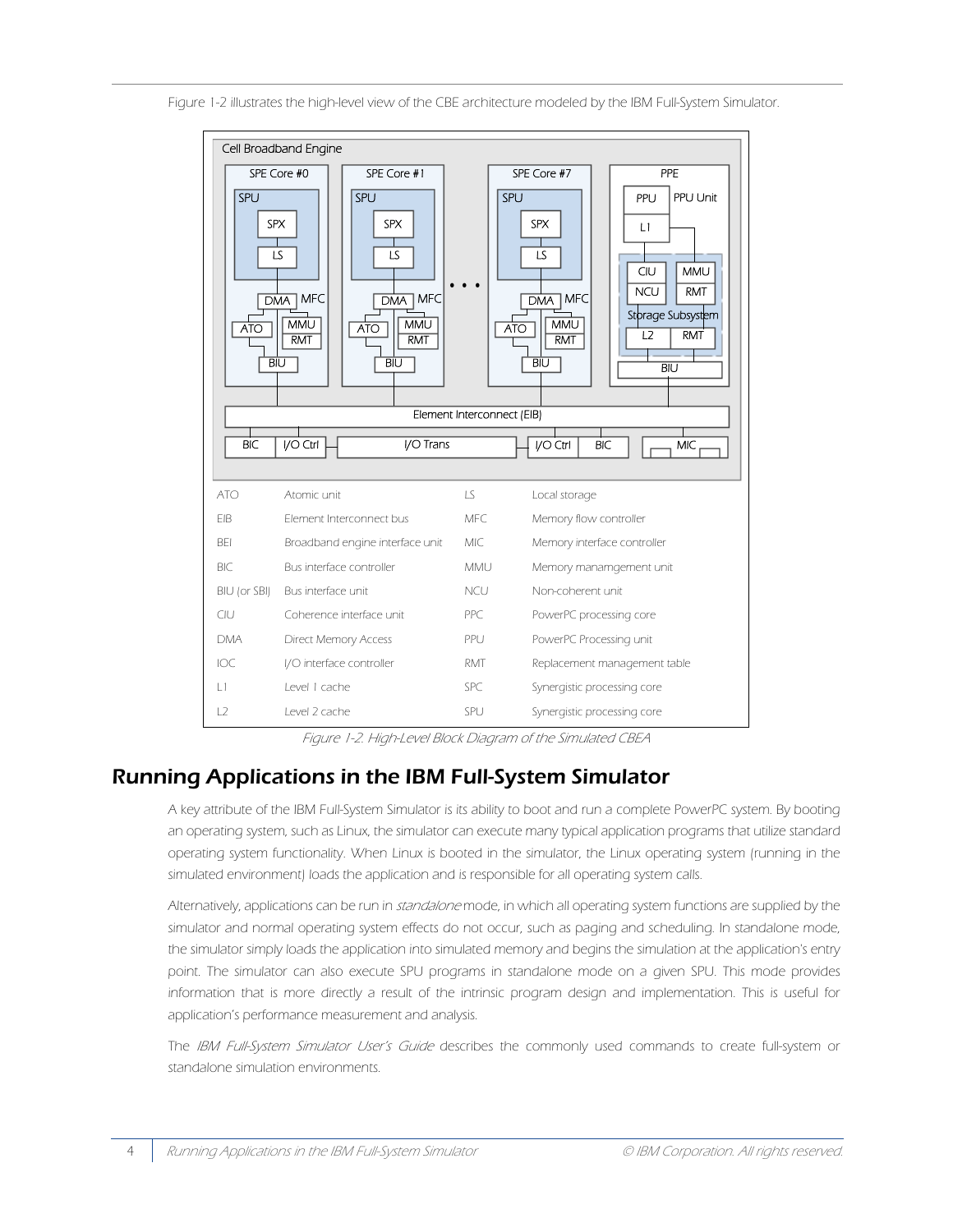## <span id="page-12-0"></span>CHAPTER 2

# <span id="page-12-1"></span>Performance Modeling with the IBM Full-System Simulator

This chapter provides information about performance modeling support in the IBM Full-System Simulator, including descriptions of components for which performance simulation is currently available. It also describes how to enable performance simulation from the simulator command line and graphical user interface. Topics in this chapter include:

- **[Performance Modeling with SystemSim](#page-13-0)**
- [Enabling the Performance Models in a Simulation](#page-14-0)
- [Gathering Performance Metrics](#page-15-1)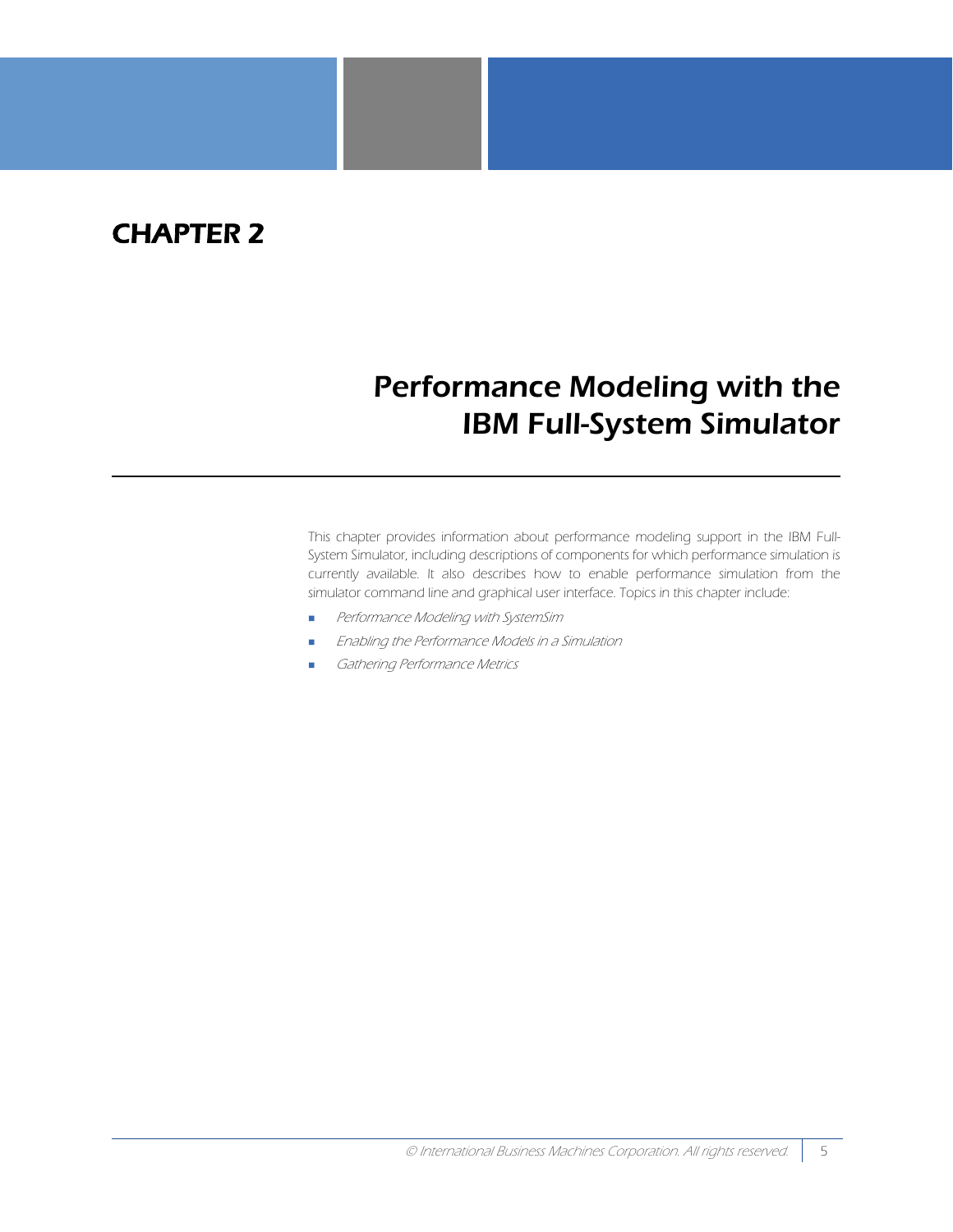### <span id="page-13-0"></span>Performance Modeling with SystemSim

Support for performance simulation has been evolving since the IBM Full-System Simulator for the Cell Broadband Engine platform was originally released on alphaWorks. The first version of the simulator provided a cycle-accurate model of the SPU interactions, which enabled developers to gather detailed performance data about the execution of SPU programs, such as pipeline stalls, operand dependencies, and so forth. Subsequent versions of the simulator have provided performance simulation of memory subsystem functions (in version 2.0) and the PPU execution (in version 2.1). As a result, the simulator now supports performance simulation for nearly all aspects of the Cell Broadband Engine processor operation.

It is important to note that the simulator provides significant timing information about processor components, and has proven very useful in exploring the functionality and performance of Cell/B.E. based processor systems. However, running on hardware provides the most definitive performance results, and should be used when precise performance information is needed.

#### <span id="page-13-1"></span>Synergistic Processing Elements (SPEs)

Systemsim accurately models the microarchitectural flow of instructions through the SPU pipelines, including instruction prefetch logic, branch hint and mispredict behaviors, issue stall conditions, execution latencies, and resource contention. The SPU pipeline model includes extensive instrumentation to provide performance metrics and cycle-level tracing. The MFC performance model includes bus interface unit queues and policies, DMA engine queues and state machines, address translation engine behaviors, and the atomic cache. SystemSim's MFC model unrolls DMA single and list commands into their individual transaction components. These are processed by the various state machine engines, collect in queues, and flow across interconnects in order to capture the latency and bandwidth effects of arbitration policies, queue management, and resource contention.

#### <span id="page-13-2"></span>L1 and L2 Caches

Since cache utilization can play a significant role in system and application performance, the simulator provides the ability to accurately model and measure the performance of a cache subsystem. The simulator cache models for the L1 and L2 caches provide performance metrics that are useful in analyzing PPE performance. The L1 and L2 caches are accurately modeled in terms of size, associativity, replacement policies, and latency. Currently the cache models do not support the Replacement Management Table (RMT) features of the CBE architecture.

#### <span id="page-13-3"></span>Element Interconnect Bus

The Element Interconnect Bus (EIB) model handles the complex rules for managing data coherence as specified in the Broadband Interface Protocol (BIF), including command formats, transaction types, and the snooper cache coherence protocol for the CELL processor system. Rather than using a simplistic "method call or function call-back" approach, the simulator models the flow of bus transactions. including out-of-order transaction support, split transaction designs, arbitration policies, fragmenting (scatter/gather), and flow control. This design enables transactions to be tracked accurately through the data analysis framework.

#### <span id="page-13-4"></span>Memory Interface Controller and System Memory

The Memory Interface Controller (MIC) model connects the EIB to the off-chip system memory and manages the flow of data onto and off of the Cell Broadband Engine processor from system memory. The MIC model also supports scheduling policies between the read queue and write queue in order to minimize latency and implements a snoopbased cache coherence.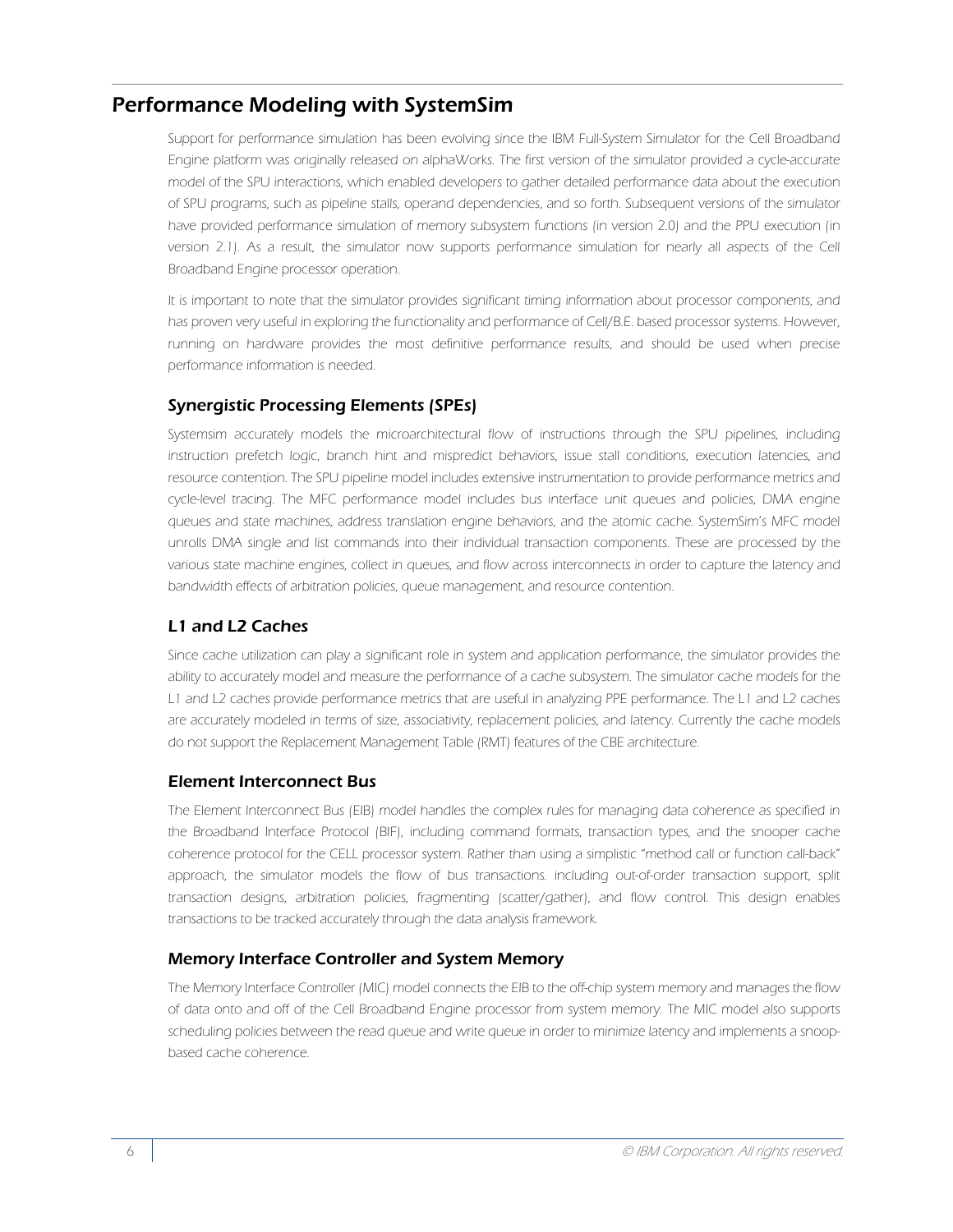The simulator currently does not provide a model for RAMBUS architecture memory; instead it contains a performance model for DDR2 SDRAM memory that is configured to approximate the performance of the RAMBUS XDR memory used by the Cell processor.

### <span id="page-14-0"></span>Enabling the Performance Models in a Simulation

The performance models described above can be enabled from the GUI using the performance models dialog or with simulator commands. The performance models can be enabled at any time after the simulated machine has been defined, but typically are not enabled until after the operating system has been booted. To enable the performance models in a simulation, complete the following steps:

#### <span id="page-14-1"></span>From the Graphical User Interface

To enable the performance models from the graphical user interface:

1. Click the **Mode** button on the main GUI window.

| п                                     |                        | systemsim-cell     |                      | $\Box$ o $x$             |
|---------------------------------------|------------------------|--------------------|----------------------|--------------------------|
| Window<br>File                        |                        |                    |                      | Help                     |
| mysim<br>$E - E$                      |                        | cpu                | V Cycles: 9,282,777  |                          |
| $\Box$ BE 0                           |                        |                    |                      |                          |
| <b>□ □ PPE0:0:0</b>                   | Advance Cycle Amount : | 1                  |                      |                          |
| <b>由 □ PPE0:0:1</b><br><b>□□ SPEO</b> | Advance Cycle          | Go                 | Stop                 | Service GDB              |
| 田口 SPE1                               | Triggers/Breakpoints   | Update GUI         | Debug Controls       | Options                  |
| <b>□ □ SPE2</b>                       | <b>Emitters</b>        | Mode               | SPU Modes            | <b>SPE</b> Visualization |
| <b>⊞□ SPE3</b><br>田口 SPE4             | Process-Tree           | Process-Tree-Stats | <b>Track All PCs</b> | Event Log                |
| <b>⊞</b> □ SPE5                       |                        |                    |                      | Exit                     |
| 田口 SPE6                               |                        |                    |                      |                          |
| <b>⊞</b> G SPE7                       |                        |                    |                      |                          |
| Load-Elf-App                          |                        |                    |                      |                          |
| Load-Elf-Kernel<br>0.<br>$BE_1$<br>Ė. |                        |                    |                      |                          |
| <b>□ □ PPE1:0:0</b>                   |                        |                    |                      |                          |
| □ PPE1:0:1                            |                        |                    |                      |                          |
| <b>⊞</b> G SPE0                       |                        |                    |                      |                          |
| 田口 SPE1                               |                        |                    |                      |                          |
| <b>⊞</b> G SPE2                       |                        |                    |                      |                          |
| <b>⊞</b> □ SPE3                       |                        |                    |                      |                          |
| <b>□□ SPE4</b>                        |                        |                    |                      |                          |
| Running Stalled Halted                |                        |                    |                      |                          |

Figure 2-1. SystemSim Cell Graphical User Interface

2. SystemSim displays the simmodes window containing a message indicating the current simulation mode and three buttons which will change the simulation mode to fast, simple, or cycle mode. [Figure 2-2](#page-14-2) shows an example of this dialog window. This dialog provides a convenient way to set the simulation mode for components of the system in a consistent manner. The simulation mode can also be selected with the "mysim mode" command and displayed with the "mysim display mode" command.

|           | simmode                     |            |
|-----------|-----------------------------|------------|
|           | Simulator is in mode SIMPLE |            |
| Fast Mode | Simple Mode                 | Cycle Mode |

Figure 2-2. Simulation Mode Window

<span id="page-14-2"></span>3. The simulator also provides the SPU Modes dialog to set each SPU's simulation mode to instruction mode, pipeline (cycle accurate) mode or fast mode. The SPU Modes dialog, shown in [Figure 2-3](#page-15-2), is accessed from the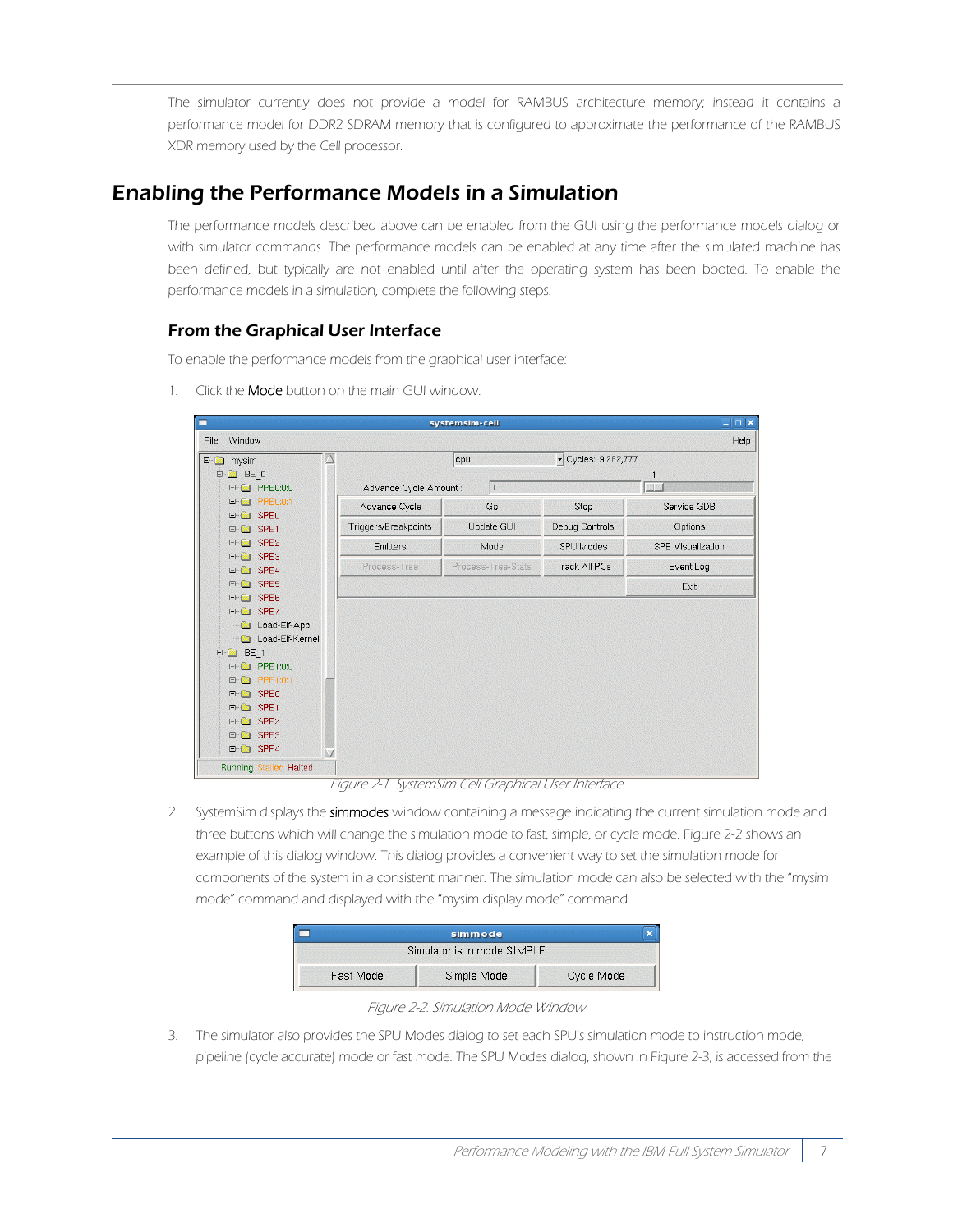SPU Modes button on the main GUI window. If the simulator is launched in SMP mode, this dialog will show all the SPUs in both BEs; otherwise only the SPUs for BE 0 are displayed.

|  | Spumodes0 |         |                                                     | - 1 X |  |
|--|-----------|---------|-----------------------------------------------------|-------|--|
|  |           |         | SPU0: Pipe + Instruction + Fast                     |       |  |
|  |           |         | SPU1: ← Pipe → Instruction ← Fast                   |       |  |
|  |           |         | SPU2: $\Diamond$ Pipe + Instruction $\Diamond$ Fast |       |  |
|  |           |         | SPU3: $\Diamond$ Pipe + Instruction $\Diamond$ Fast |       |  |
|  |           |         | SPU4: $\Diamond$ Pipe + Instruction $\Diamond$ Fast |       |  |
|  |           |         | SPU5: $\Diamond$ Pipe + Instruction $\Diamond$ Fast |       |  |
|  |           |         | SPU6: $\Diamond$ Pipe + Instruction $\Diamond$ Fast |       |  |
|  |           |         | SPU7: Pipe + Instruction + Fast                     |       |  |
|  |           |         | All BE:0    Pipe   Instruction                      | Fast  |  |
|  |           | Refresh |                                                     |       |  |

Figure 2-3. SystemSim SPU Modes

- <span id="page-15-2"></span>a. For each individual SPU, click the level of timing mode to simulate: Pipe, Instruction, or Fast. The SPU mode for an individual SPU can also be selected using the Model toggle menu sub-item under each SPE in the tree menu at the left of the main control panel.
- b. To enable the same timing mode for all SPUs in the BE, click the corresponding button.
- c. Click Refresh to synchronize the window with any changes to the modeling mode that may have been updated by the command line interface or the tree view.
- 4. Click Go in the main GUI window to start the simulation with performance models enabled.

#### <span id="page-15-0"></span>From the Command Line

To enable all performance models from the command line, type the following command:

turn\_perf\_models\_on

## <span id="page-15-1"></span>Gathering Performance Metrics

The simulator provides an extensive variety of data collection and analysis capabilities, including the following mechanisms:

- Performance Profiling Checkpoints. Performance profile checkpoints provide the most basic level of code instrumentation for gaining insight into SPU performance. The simulator provides a set of checkpoint instructions that can be added to a region of code to control the collection and display of SPU performance data. These instructions offer a very lightweight, minimally intrusive mechanism for the user to obtain performance information for SPU program execution. See [Chapter 3, "Performance Analysis with Profile Checkpoints and](#page-18-1) [Triggers,"](#page-18-1) for information and instructions for adding performance profile checkpoints to application code.
- Triggers. Triggers can be used to invoke user-supplied TCL procedures to collect and aggregate performance data when specific types of simulation events occur. This general-purpose mechanism can be used to implement a variety of breakpoints, accumulate metrics, produce messages, or perform any number of tasks that are supported in a TCL procedure. The simulator provides trigger events for the program counter, memory accesses, cycle counts, console output strings, and a number of simulation events. See [Chapter 3, "Performance](#page-18-1) [Analysis with Profile Checkpoints and Triggers,"](#page-18-1) for information and instructions for adding triggers to application code.
- Emitters. The emitter framework is a user-extensible and customizable analysis framework that enables detailed data collection for performance analysis, basic data visualization, and trace generation. Users can write emitter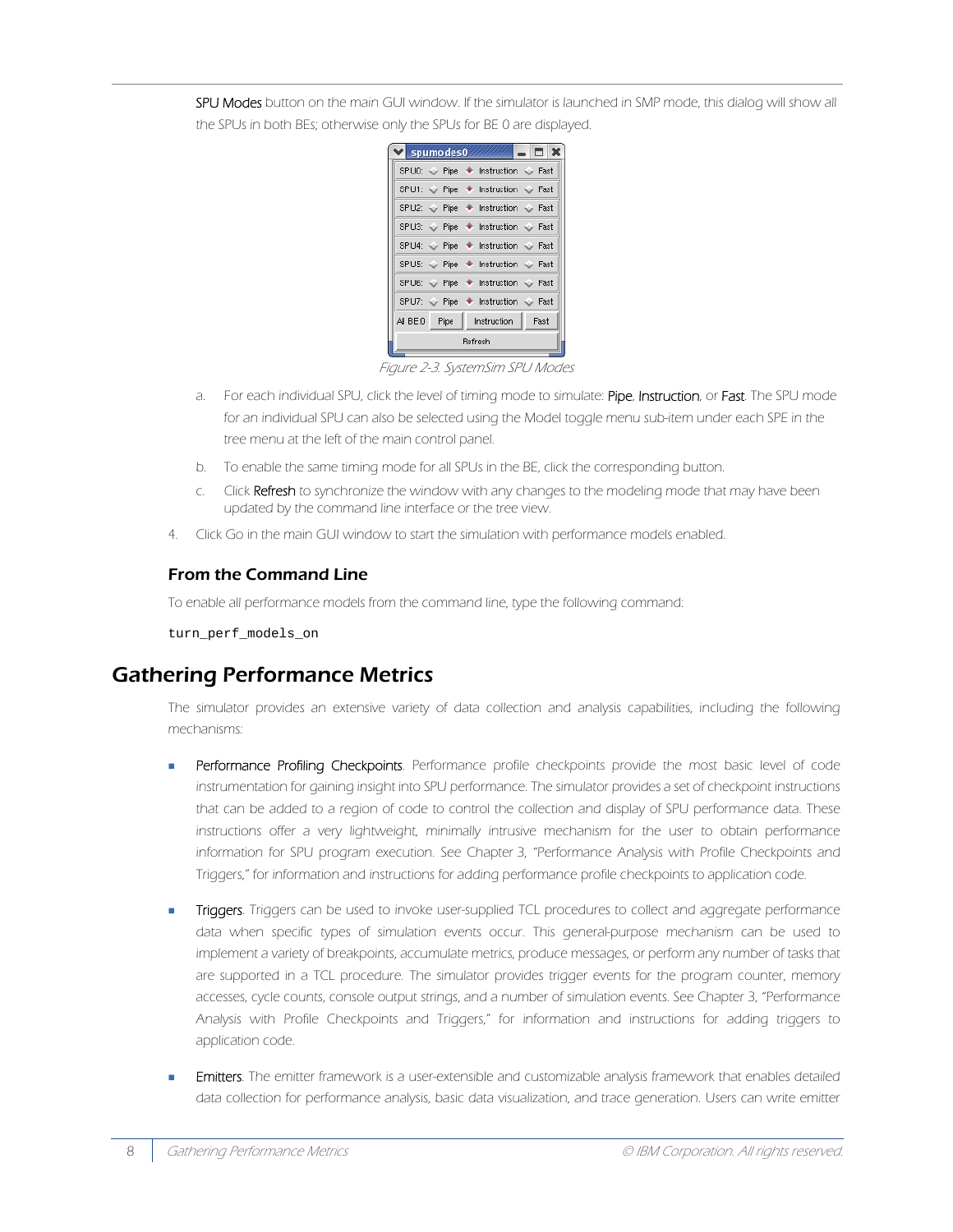reader programs to intercept and process simulation event records through a set of efficient interfaces. Operating system, processor, cache, bus, memory and system device events are provided to allow emitter reader programs to capture operation and performance data for these components. The emitter framework also supplies facilities to track bus transactions as they flow through the system. This feature can be used to obtain transaction-level path latency statistics, and to measure arbitration and resource contention delays. See [Chapter 4, "Performance Data Collection and Analysis with Emitters,"](#page-30-1) for information and instructions about generating and using emitter events to analyze system performance.

Performance Visualization. For enhanced usability, the simulation environment delivers a rich set of visualization tools to graphically display performance data that is gathered in during simulation. By rendering data with near real-time interactivity, the visualization tools enable users to monitor system behavior and quickly identify performance limitations during a simulation. The IBM Full-System Simulator User's Guide describes performance visualzation capabilities that are available from the graphical user interface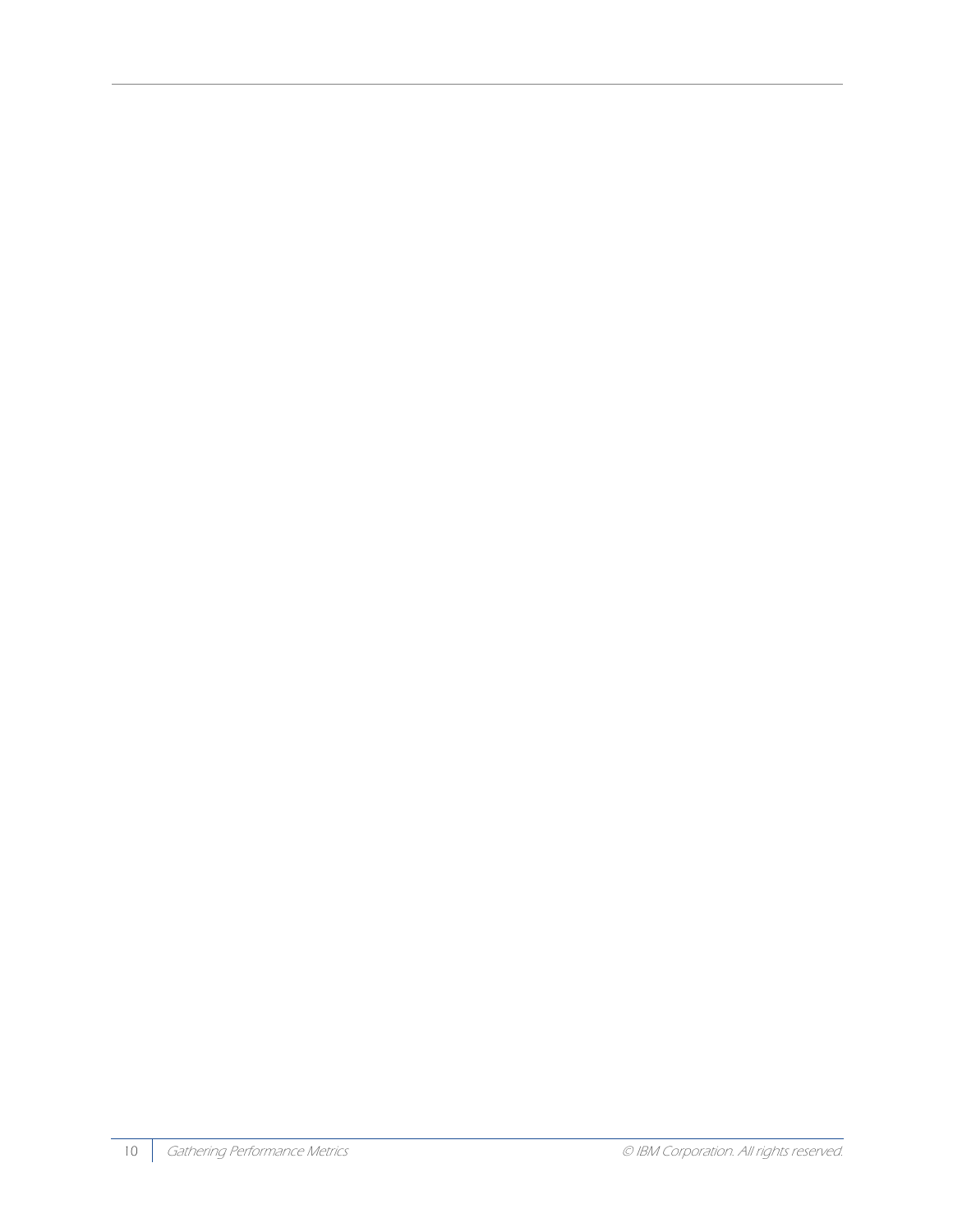## <span id="page-18-0"></span>CHAPTER 3

# <span id="page-18-1"></span>Performance Analysis with Profile Checkpoints and Triggers

This chapter introduces performance profile checkpoints and Mambo trigger functionally, and illustrates how checkpoints and triggers are used to generate application-specific performance data in a Mambo simulation environment. It also provides a tutorial to walk though and describe code syntax and usage for profile checkpoints and triggers in a sample application. Topics in this chapter include:

- [Viewing SPU Performance Statistics](#page-19-0)
- [Capturing Performance Data in a TCL Array](#page-22-0)
- [Instrumenting SPU Applications with Performance Profile Checkpoints](#page-22-1)
- [Enhancing Data Collection with Triggers](#page-24-0)
- [Tutorial: Collecting Performance Data with Checkpoints and Triggers](#page-26-0)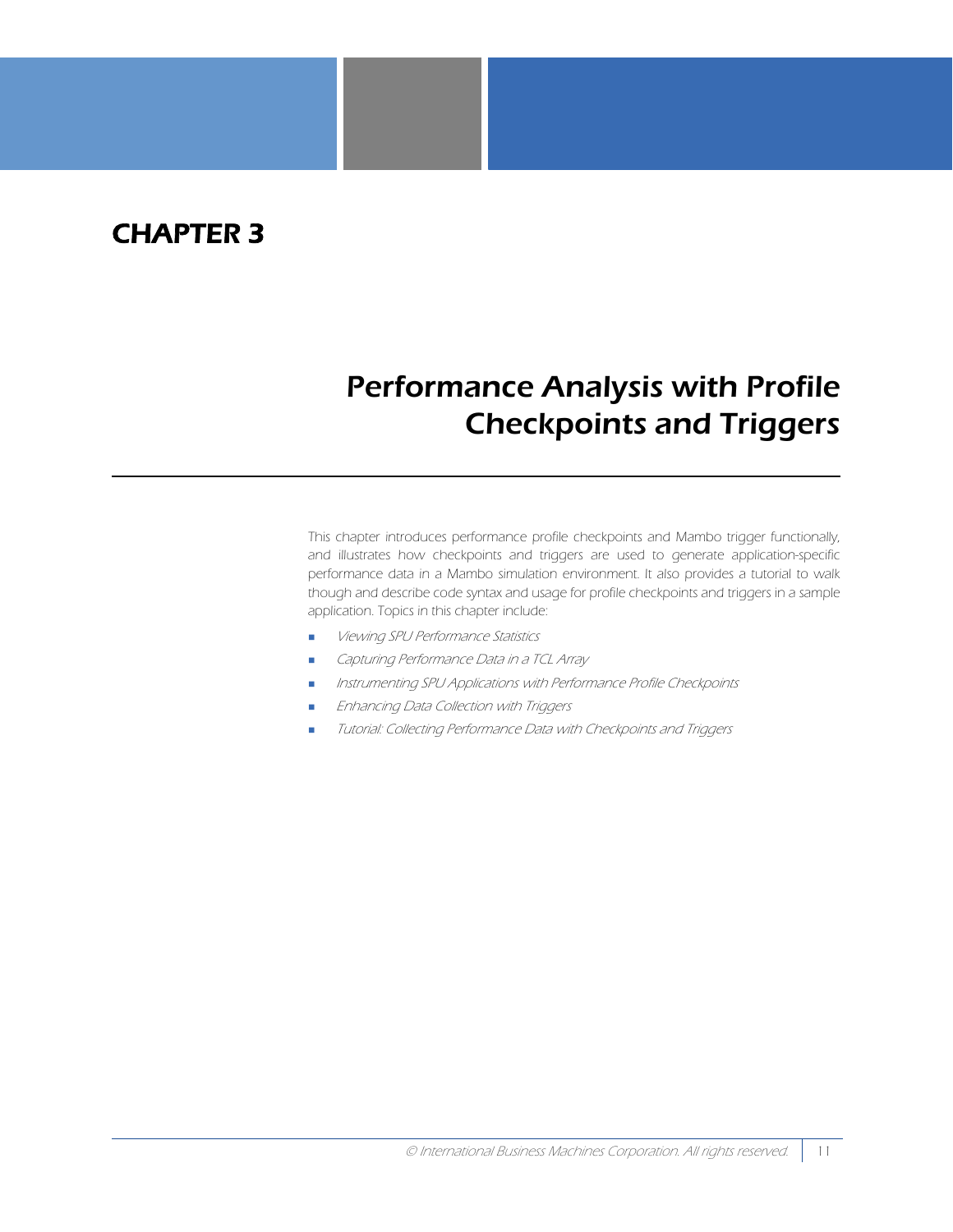## <span id="page-19-0"></span>Viewing SPU Performance Statistics

The SPU pipeline model automatically collects a wide variety of performance information when a simulation is executed. The following procedure outlines steps to gather SPU statistics. It is important to note that the SPU must be in pipeline mode for the IBM Full-System Simulator to collect SPU performance statistics. Table 3-1 provides a complete list of current SPU statistics. The simulator command used to view SPU statistics and sample output are provided after the following table.

|  | Table 3-1. SPU Statistics |  |  |  |  |
|--|---------------------------|--|--|--|--|
|--|---------------------------|--|--|--|--|

| <b>Metric Name</b>                   | <b>Description</b>                                                                                                                                               |
|--------------------------------------|------------------------------------------------------------------------------------------------------------------------------------------------------------------|
| Total Cycle count                    | Total SPU run cycles since the start of the simulation                                                                                                           |
| Total Instruction count              | Total SPU instructions executed since the start of the simulation                                                                                                |
| Total CPL                            | Total Cycles Per Instruction (Total Cycle count / Total Instruction count)                                                                                       |
| Performance Cycle count              | SPU run cycles                                                                                                                                                   |
| Perfomance Instruction count         | SPU instructions executed                                                                                                                                        |
| Performance CPI                      | Cycles Per Instruction (Performance Cycle count / Performance Instruction<br>count)                                                                              |
| <b>Branch Instructions</b>           | Count of branch-type instructions executed (excl. stop, sync's, iret)                                                                                            |
| Branch taken                         | Count of "satisfied" branches (regardless of PC address change)                                                                                                  |
| Branch not taken                     | Count of branch instructions not "satisfied"                                                                                                                     |
| Hint instructions                    | Count of HBR-type instructions executed (excl. hbrp)                                                                                                             |
| Pipleline flushes                    | Count of events that resulted in SPU pipeline flush                                                                                                              |
| SP operations (MADDs=2)              | Count of single precision operations performed (4 operations per single<br>precision instruction, times 2 for multiply-add or multiply-subtract<br>instructions) |
| DP operations (MADDs=2)              | Count of double precision operations performed (2 operations per double<br>precision instruction, times 2 for multiply-add or multiply-subtract<br>instructions) |
| Contention at LS                     | Count of cycles in which LS arbitration prevented instruction prefetchin<br>favor of register load/store operations                                              |
| Single cycle                         | Cycles in which only 1 non-NOP instruction was executed                                                                                                          |
| Dual cycle                           | Cycles in which 2 non-NOP instructions were executed                                                                                                             |
| NOP cycle                            | Cycles in which only NOP instructions were executed                                                                                                              |
| Stall due to branch miss             | Cycles in which branch mispredict prevented any instruction from<br>executing                                                                                    |
| Stall due to prefetch miss           | Cycles in which instruction run-out occurred                                                                                                                     |
| Stall due to dependency              | Cycles in which source/target operand dependencies prevented any<br>instruction from being issued                                                                |
| Stall due to fp resource conflict    | Cycles in which shared use of FPU stages prevented any instruction from<br>being issued (e.g. FXB, FP6, FP7, FPD)                                                |
| Stall due to waiting for hint target | Cycles for which target load delay for a hinted branch prevented instruction<br>fetch                                                                            |
| Issue stalls due to pipe hazards     | Cycles for which pipeline scheduling hazards prevented instruction issue                                                                                         |
| Channel stall cycle                  | Cycles for which the pipeline was stalled waiting on channel operations to<br>complete                                                                           |
| SPU Initialization cycle             | Cycles elapsed in SPU pipeline initialization sequence                                                                                                           |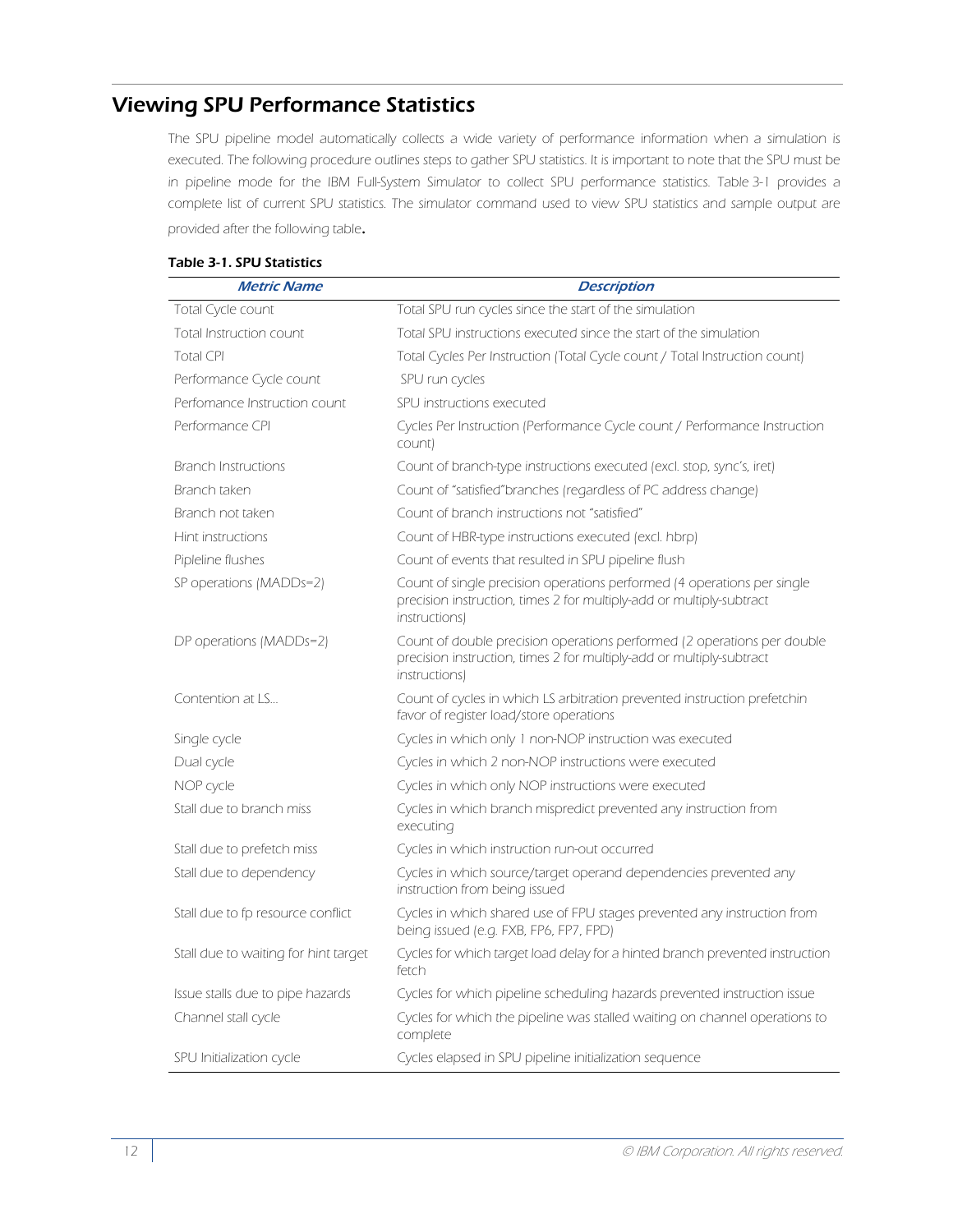The summary section now includes "Instruction Class" statistics. For each type listed, a count of the instructions issued, instructions executed, cycles expended in execution, and the ratio of execution cycles to executed instructions is given. Cycle counts reflect overlap due to pipelined execution. Parallel execution cycles are multiply charged to each actively executing instruction type. Stall cycles are omitted. For these reasons, sums derived from counts in the Instruction Class statistics may appear to disagree with those supplied in the summary summary ("Total Cycle count" or "Performance Cycle count"). Instruction Class metrics are computed only when performance counting is enabled.

#### TO VIEW SPU STATISTICS:

1. Initialize all simulation performance counters and start the simulation:

```
mysim spu {n} stats reset
mysim go
```
where n is the number of the SPU for which statistics are cleared.

2. View performance data that is automatically collected by the IBM Full-System Simulator during the simulation:

#### mysim spu {n} stats print

where n is the number of the SPU for which statistics should be printed. [Figure 3-1](#page-21-0) illustrates SPU performance statistics that are displayed by this command.

3. The pipeline model also collects statistics on branch and branch hint instructions, since proper branch hinting is critical to achieving optimal performance of SPU programs. To view statistics on branch hints:

#### mysim spu {n} display statistics hint

[Figure 3-2](#page-22-2) illustrates the statistics that are displayed by this command. A hint is considered to mispredict if an instruction loaded due to the hint causes a sequence error. A hint stall value indicates the number of cycles the pipeline was stalled waiting for the target buffer to load for the associated hint. The "Mispredicts without hint" figure listed at the bottom of this display provides a count of the instruction sequence errors which occured apart from hints.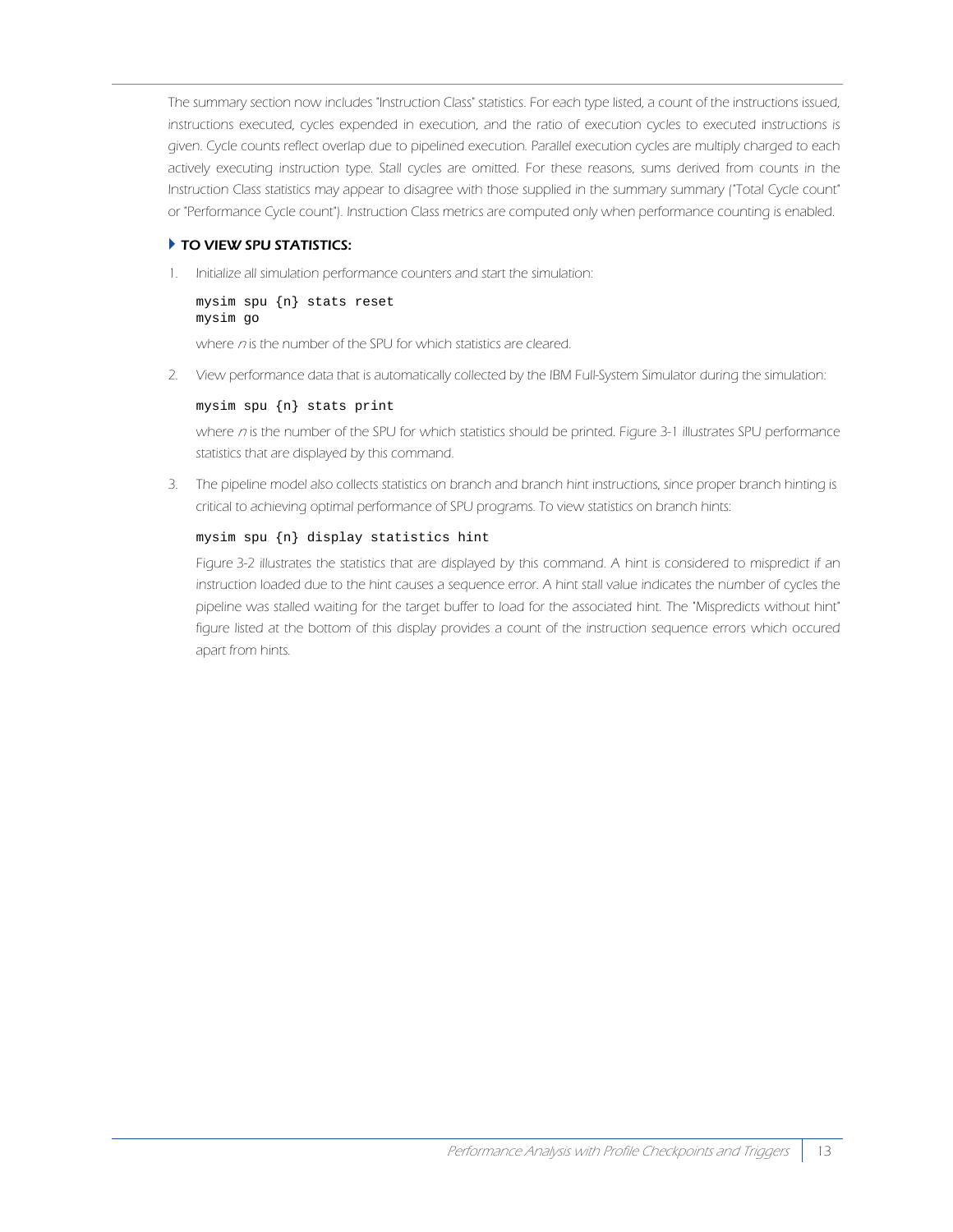| SPU DD3.0<br>$***$                                                                                                                                                                                                                                                                                                                                                                                                                                                                                                                                                                                                          |                                                                                                                                                                      |
|-----------------------------------------------------------------------------------------------------------------------------------------------------------------------------------------------------------------------------------------------------------------------------------------------------------------------------------------------------------------------------------------------------------------------------------------------------------------------------------------------------------------------------------------------------------------------------------------------------------------------------|----------------------------------------------------------------------------------------------------------------------------------------------------------------------|
| Total Cycle count<br>723490<br>Total Instruction count<br>133990<br>Total CPI<br>5.40<br>$\star\star\star$                                                                                                                                                                                                                                                                                                                                                                                                                                                                                                                  |                                                                                                                                                                      |
| Performance Cycle count<br>378304<br>Performance Instruction count 131456 (131264)<br>Performance CPI<br>2.88(2.88)                                                                                                                                                                                                                                                                                                                                                                                                                                                                                                         |                                                                                                                                                                      |
| Branch instructions<br>16384<br>Branch taken<br>16320<br>Branch not taken<br>64                                                                                                                                                                                                                                                                                                                                                                                                                                                                                                                                             |                                                                                                                                                                      |
| Hint instructions<br>64<br>Pipeline flushes<br>64<br>Pipeline Liasnes<br>SP operations (MADDs=2) 0<br>PP operations (MADDs=2) 65536                                                                                                                                                                                                                                                                                                                                                                                                                                                                                         |                                                                                                                                                                      |
| Contention at LS between Load/Store and Prefetch 16384                                                                                                                                                                                                                                                                                                                                                                                                                                                                                                                                                                      |                                                                                                                                                                      |
| Single cycle<br>Dual cycle<br>Nop cycle<br>Stall due to branch miss<br>Stall due to prefetch miss<br>Stall due to dependency<br>Stall due to fp resource conflict<br>Stall due to waiting for hint target<br>Issue stalls due to pipe hazards<br>Channel stall cycle<br>SPU Initialization cycle                                                                                                                                                                                                                                                                                                                            | 98368 (26.0%)<br>$16448$ ( $4.3%$ )<br>0 (0.0%<br>$1152$ ( $0.3%$ )<br>0(0.0%<br>163904 (43.3%)<br>0(0.0%<br>128 ( 0.0%)<br>98304 (26.0%)<br>0 (0.0%<br>0(0.0%       |
| Total cycle                                                                                                                                                                                                                                                                                                                                                                                                                                                                                                                                                                                                                 | 378304 (100.0%)                                                                                                                                                      |
| Stall cycles due to dependency on each instruction class<br>FX2<br>64 (0.0% of all dependency stalls)<br>SHUF<br>0 (0.0% of all dependency stalls)<br>0 (0.0% of all dependency stalls)<br>FX3<br>65536 (40.0% of all dependency stalls)<br>LS<br>0 (0.0% of all dependency stalls)<br><b>BR</b><br>SPR<br>0 (0.0% of all dependency stalls)<br>0 (0.0% of all dependency stalls)<br>0 (0.0% of all dependency stalls)<br>LNOP<br>NOP<br>0 (0.0% of all dependency stalls)<br>FXB<br>0 (0.0% of all dependency stalls)<br>FP6<br>FP7<br>0 (0.0% of all dependency stalls)<br>98304 ( 60.0% of all dependency stalls)<br>FPD |                                                                                                                                                                      |
| The number of used registers are 8, the used ratio is 6.25                                                                                                                                                                                                                                                                                                                                                                                                                                                                                                                                                                  |                                                                                                                                                                      |
| Instruction Class                                                                                                                                                                                                                                                                                                                                                                                                                                                                                                                                                                                                           | Insts Issued Insts Exec<br>____________                                                                                                                              |
| FX2 (EVEN): Logical and integer arithmetic<br>SHUF (ODD): Shuffle, quad rotate/shift, mask<br>FX3 (EVEN): Element rotate/shift<br>LS (ODD): Load/store, hint<br>(ODD): Branch<br><b>BR</b><br>SPR (ODD): Channel and SPR moves<br>LNOP (ODD): NOP<br>NOP (EVEN): NOP                                                                                                                                                                                                                                                                                                                                                        | 49344<br>49344<br>$\overline{0}$<br>$\overline{0}$<br>$\overline{0}$<br>0<br>49152<br>49216<br>16384<br>16384<br>192<br>$\overline{0}$<br>64<br>128<br>$\Omega$<br>0 |

<span id="page-21-0"></span>

| Instruction Class |                                              | Insts Issued | Insts Exec | Exec Cycles | Cycles/Inst |
|-------------------|----------------------------------------------|--------------|------------|-------------|-------------|
|                   |                                              | 49344        | 49344      | 82304       | 1.67        |
|                   | FX2 (EVEN): Logical and integer arithmetic   |              |            |             |             |
|                   | SHUF (ODD): Shuffle, quad rotate/shift, mask |              |            |             | 0.00        |
|                   | FX3 (EVEN): Element rotate/shift             |              |            |             | 0.00        |
| T.S               | (ODD): Load/store, hint                      | 49152        | 49216      | 163968      | 3.33        |
| BR                | (ODD): Branch                                | 16384        | 16384      | 65536       | 4.00        |
|                   | SPR (ODD): Channel and SPR moves             | 192          |            | 640         | 0.00        |
| LNOP (ODD): NOP   |                                              | 64           | 128        |             | 0.00        |
| NOP (EVEN): NOP   |                                              |              |            |             | 0.00        |
|                   | FXB (EVEN): Special byte ops                 |              |            |             | 0.00        |
|                   | FP6 (EVEN): SP floating point                |              |            |             | 0.00        |
|                   | FP7 (EVEN): Integer mult, float conversion   |              |            |             | 0.00        |
|                   | FPD (EVEN): DP floating point                | 16384        | 16384      | 114688      | 7.00        |

Figure 3-1. SPU Pipeline Model Statistics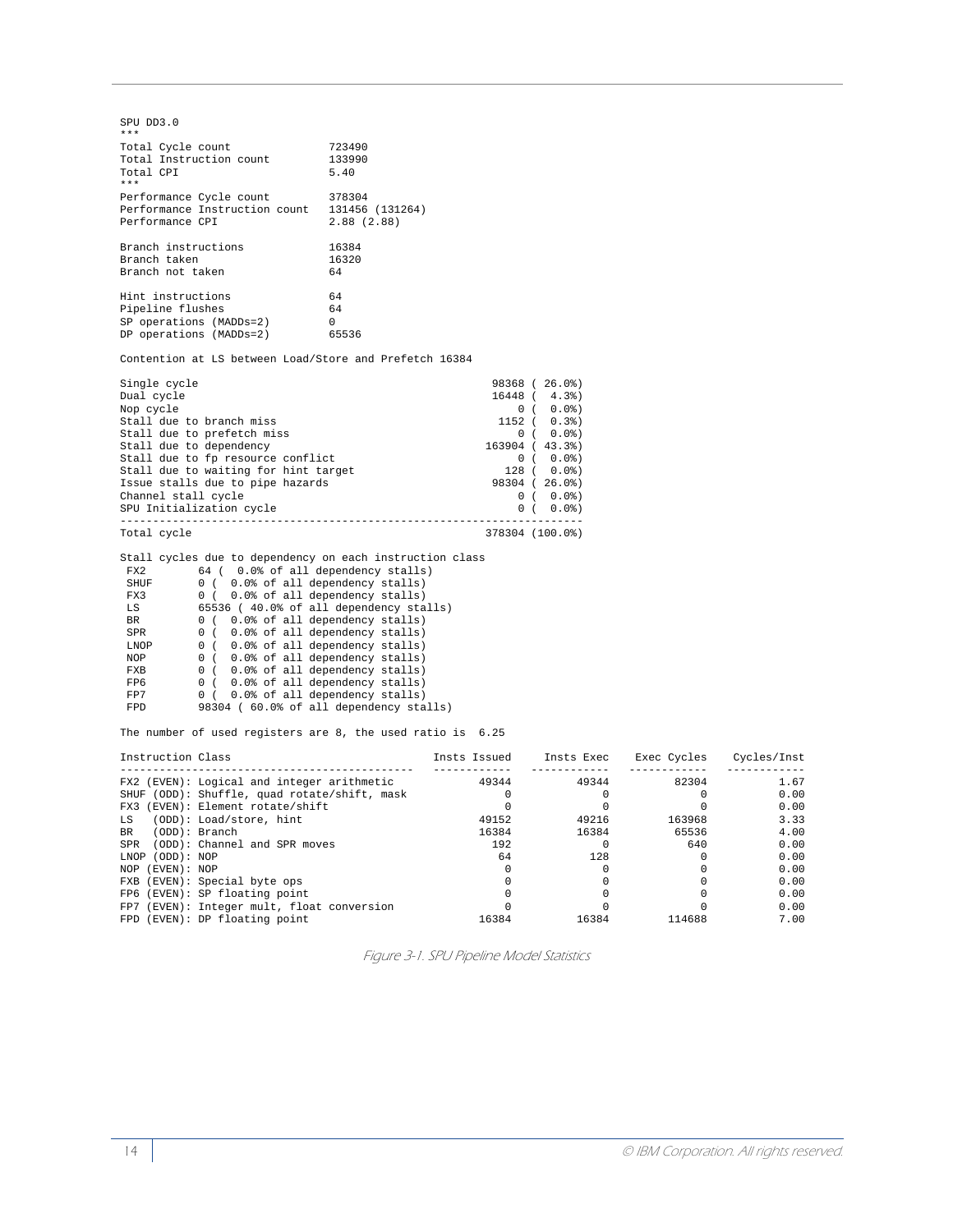|          | Hint histories               |                          |                  |                |          |              |
|----------|------------------------------|--------------------------|------------------|----------------|----------|--------------|
|          |                              |                          |                  |                | mispred  | stall        |
| hbra     | 0x0011c: 0x0017c 0x00140     |                          |                  | $\mathbf{1}$   | 1        | $\Omega$     |
| hbra     |                              | 0x00374: 0x003c4 0x004e0 |                  | $\mathbf{1}$   | $\Omega$ | <sup>0</sup> |
| hbra     | 0x01b74: 0x01b8c             |                          | 0x01f78          | $\mathbf{1}$   | $\Omega$ | $\Omega$     |
| hbra     | 0x00088: 0x000b0             |                          | 0x000c4          | 1              | $\Omega$ | 4            |
| hbra     |                              | 0x0015c: 0x001dc         | 0x01bb8          | $\mathbf{1}$   | $\Omega$ | $\Omega$     |
| hbra     | 0x01bbc: 0x01d2c             |                          | 0x02120          | $\overline{a}$ | 0        | 0            |
| hbr      |                              | 0x021c0: 0x021e0         | 0x01bb8          | $\mathbf{1}$   | $\Omega$ | 5            |
| $\cdots$ |                              |                          |                  |                |          |              |
| hbr      |                              | 0x00ef8: 0x00fa8         | $0 \times 00340$ | 9052           | $\Omega$ | $\Omega$     |
| hbra     |                              | 0x00384: 0x003ac 0x00608 |                  | 100            | $\Omega$ | 700          |
| hbra     |                              | 0x00614:0x0084c          | 0x006dc          | 200            | 200      | $\Omega$     |
| hbra     |                              | 0x00904: 0x00a60         | $0 \times 00930$ | 2088           | 2088     | $\Omega$     |
| hbra     | 0x00ae4: 0x00c94             |                          | 0x00b30          | 200            | 200      | $\Omega$     |
| hbra     | 0x00c9c: 0x00e78             |                          | 0x00cd8          | 200            | 200      | $\Omega$     |
| hbra     | 0x00e8c: 0x00eb0             |                          | 0x00aa8          | 24             | $\Omega$ | 1168         |
| hbra     | 0x00444: 0x004d8             |                          | 0x00468          | 100            | 100      | $\Omega$     |
| hbrr     | 0x019ec: 0x01a14             |                          | 0x019c8          | 100            | $\Omega$ | 400          |
| hbra     | 0x000ec: 0x00164             |                          | 0x00128          | $\overline{1}$ | 1        | $\Omega$     |
|          | hbr 0x00240: 0x00264 0x00088 |                          |                  | $\mathbf{1}$   | $\Omega$ | 5            |
| Total    |                              |                          |                  | 838508         | 12042    | 469242       |

Figure 3-2. SPU Branch Hint Statistics

## <span id="page-22-2"></span><span id="page-22-0"></span>Capturing Performance Data in a TCL Array

In addition to providing the ability to display statistics in a console window, the IBM Full-System Simulator provides the stats export command to output data into a Tcl array for further processing. The simulator stats export command is passed as an argument to the Tcl **array** command, as follows:

```
array set myArray [ mysim spu 0 stats export ]
where:
```
- **array set** is the Tcl operation to sets the values of one or more elements in the specified array.
- **my Array is the name of the Tcl array.**
- mysim spu  $n$  stats export is the simulator command to return statistics in the form of a Tcl array, where n indicates the SPU number of interest.

The statistics in the Tcl array can then be accessed and processed to collect, collate, or compute averages on performance metrics. For example, to access array contents, The following sample code iterates through the Tcl array:

```
foreach {key value} [array get myArray] {
   puts " $key => $value "
}
```
[Appendix A, SPU Performance Statistics](#page-40-1) provides a summary of each statistic (with its associated purpose) that is gathered by the SPU pipeline performance model.

### <span id="page-22-3"></span><span id="page-22-1"></span>Instrumenting SPU Applications with Performance Profile Checkpoints

A common technique in performance analysis is to instrument code with simple profiling mechanisms to capture performance statistics. The IBM Full-System Simulator supports a simple, yet powerful, feature called performance profile checkpoints that can be added to a region of code to produce high-level performance data, such as the number of instructions executed or the number of cycles required in a "profiled" segment of code. This kind of highlevel data is useful for characterizing application performance and identifying sections of code that may be causing performance issues.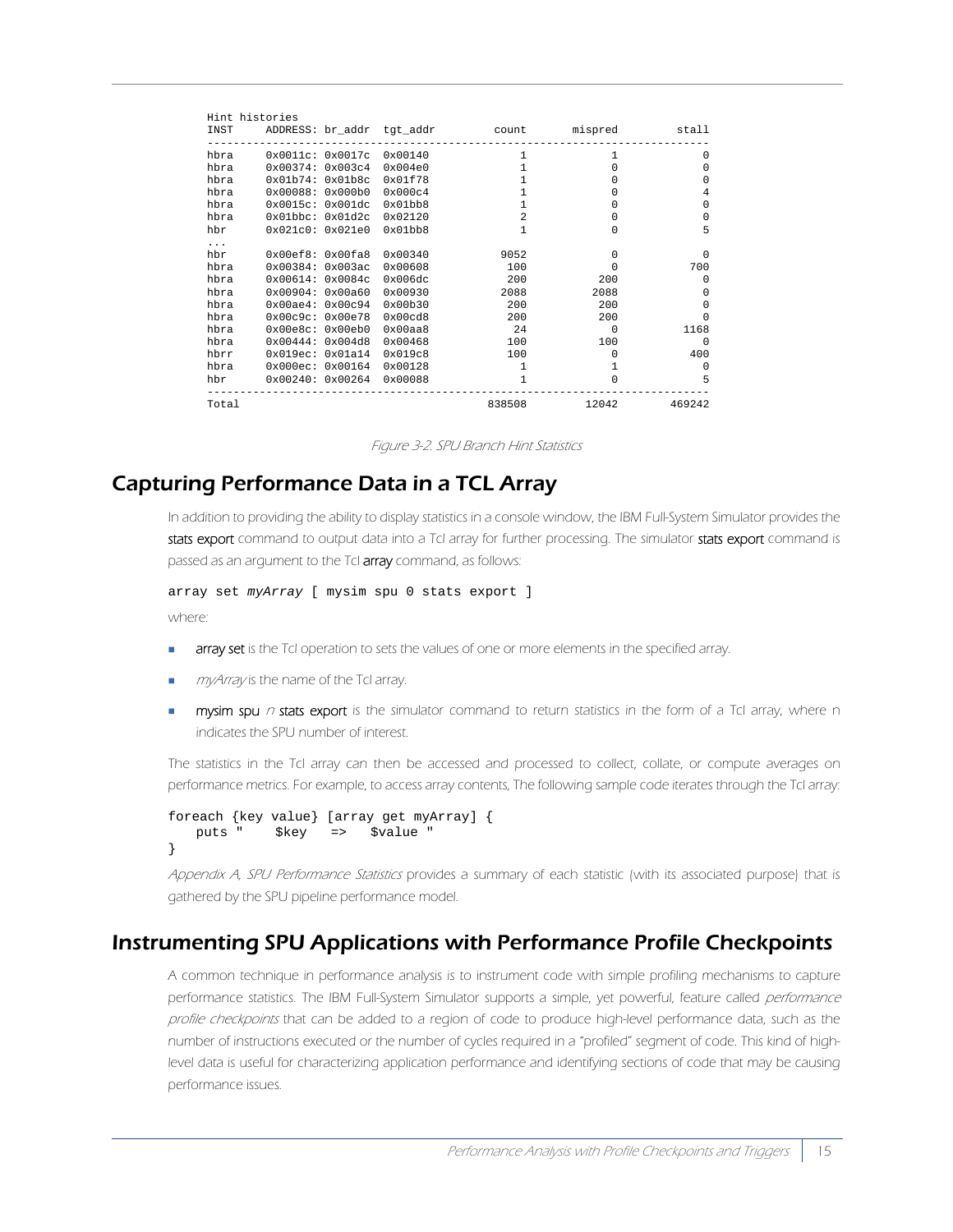Performance profile checkpoints are a simple mechanism for code instrumentation which can be used to delimit a region of application code over which performance statistics are gathered by the IBM Full-System Simulator. Performance profile checkpoints signal the simulator to display the current instruction and cycle counts for the SPU. These can be used in pairs to determine the number of instructions executed and cycles consumed by a specific region of SPU program code. This information can then be used to identify performance issues or quantify the benefits of a potential optimization technique. [Figure 3-3](#page-23-0) illustrates how an SPU program can be instrumented with performance profile checkpoints to obtain basic performance information about sections of the application code:



Figure 3-3. Performance Profile Checkpoint Instruction

<span id="page-23-0"></span>A performance profile checkpoint is a special form of no-op instruction that the IBM Full-System Simulator interprets as a request to display SPU performance data. This no-op instruction is a simple logical operation whose result has no impact on program execution. There are 32 different no-op instructions that the IBM Full-System Simulator treats as performance profile checkpoints.

When a checkpoint is encountered in program execution, the IBM Full-System Simulator prints a message with the identity of the calling SPU and profiling data from that point in the program execution. These messages have the form:

#### SPUn: CPm, xxxxx(yyyyy), zzzzzzz

where  $n$  is the SPU on which the performance profile checkpoint has been issued, m is the checkpoint number, xxxxx is the instruction counter, yyyy is the instruction count excluding no-ops, and zzzzzzi is the cycle counter.

The application program interface (API) for the performance profile checkpoints is defined in the profile.h header file. This file provides the C-language procedures, named  $prof[\alpha]$  where n is a numeric value ranging from 0 to 31, that generate the special no-op instructions. Special functions are assigned to the following performance profile checkpoints:

- prof\_cp0() clears the SPU pipeline performance statistics for this SPU. Can also be invoked with alias prof\_clear().
- prof\_cp30() enables collection of SPU pipeline performance statistics for this SPU. Can also be invoked as prof\_start().
- prof\_cp31() disables collection of SPU pipeline performance statistics for this SPU. Can also be invoked as prof\_stop().

The following sample code segment illustrates the checkpoint code that is added to code to clear, start, and stop counters: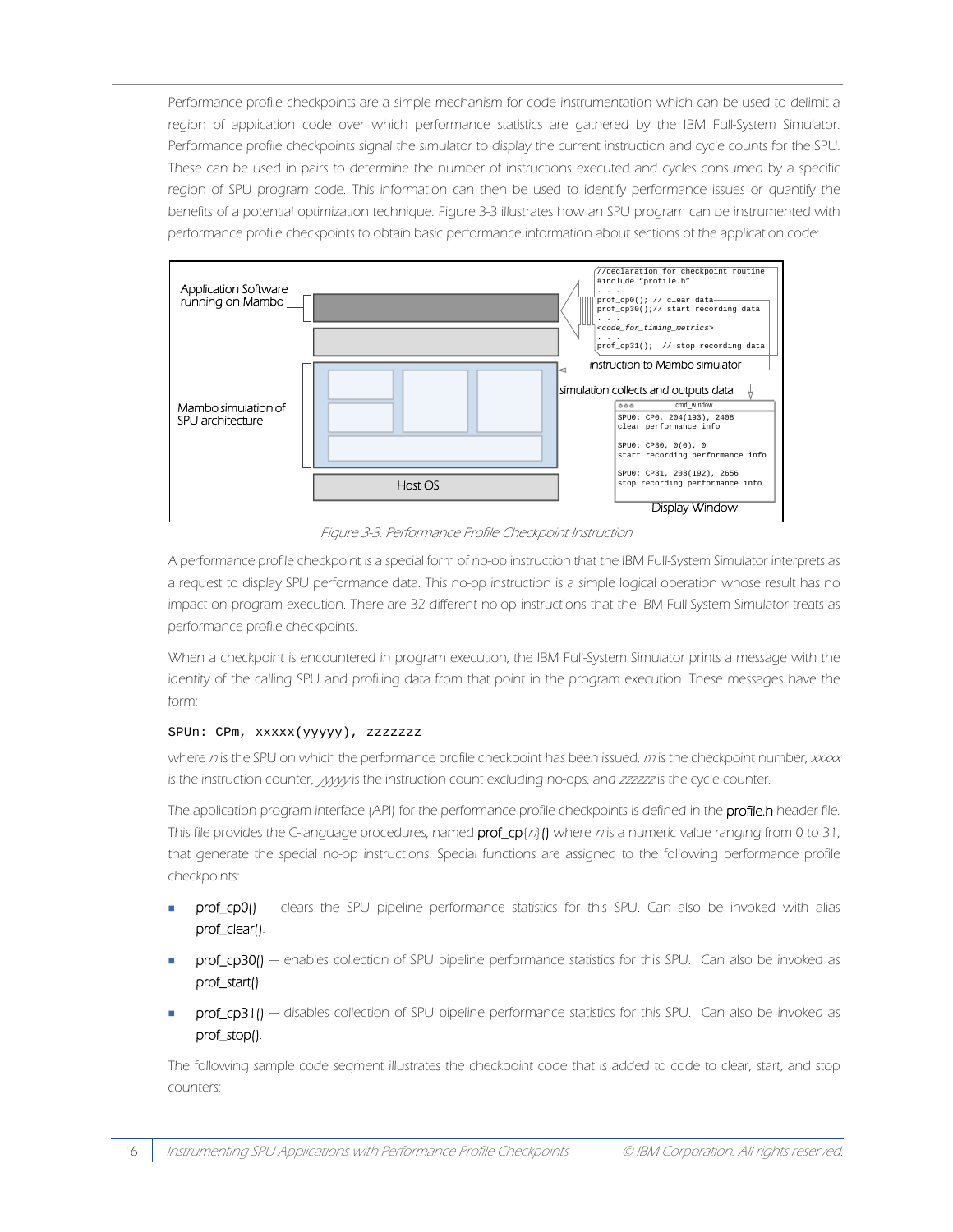```
#include "profile.h"
. . .
   prof_cp0(); // clear performance information
   prof_cp30(); // start recording performance data
   . . .
      <code_for_desired_timing_metrics>
   . . .
   prof_cp31(); // stop recording performance data
```
## <span id="page-24-0"></span>Enhancing Data Collection with Triggers

In the IBM Full-System Simulator, a trigger is a means of specifying a set of simulator commands that are to be executed whenever a specific event occurs in the simulated system. To understand triggers, it is helpful to distinguish between a trigger event and a trigger action. A trigger event is a specific event or state that can occur within the simulated system that results in the execution of a user-defined TCL procedure called a trigger action. Trigger actions can perform any number of simulator commands when the trigger event occurs. A common function performed by the trigger action is to stop the simulation, using the simstop command, to allow user analysis of the state of the system. If the trigger action does not stop the simulation, the simulator resumes execution when the trigger action returns.

The IBM Full-System Simulator triggers are grouped into several classes based on trigger event type. Table 2-1 describes classes of triggers that are available.

| Class                      | <b>Listing/Status</b>                    | <b>Description</b>                                               |
|----------------------------|------------------------------------------|------------------------------------------------------------------|
| <b>Global Associative</b>  | trigger display assoc avail              | Machine-independent events                                       |
| <b>Machine Associative</b> | \$sim trigger display assoc avail        | Machine-specific events                                          |
| <b>NOOP</b>                | \$sim trigger display assoc avail        | PPC NOP (" <b>or xxx"</b> where $10 \le x \le 31$ )              |
| Console                    | \$sim trigger display console            | Console output string matching                                   |
| System Memory              | \$sim trigger display memory system list | System memory access triggers (r, w, rwfor EA or RA<br>range)    |
| <b>SPU Local Store</b>     | \$sim trigger display memory spu n list  | SPU local storage access triggers (r, w, n for address<br>range) |
| <b>PPU PC Eff Addr</b>     | \$sim trigger display pc list            | PPU program counter EA trigger ("breakpoint")                    |
| PPU PC Real Addr           | \$sim trigger display real_pc list       | PPU program counter RA trigger ("breakpoint")                    |
| <b>SPU PC Addr</b>         | \$sim trigger display spu n pc list      | SPU program counter trigger ("breakpoint")                       |

#### Table 3-2. Classes of Triggers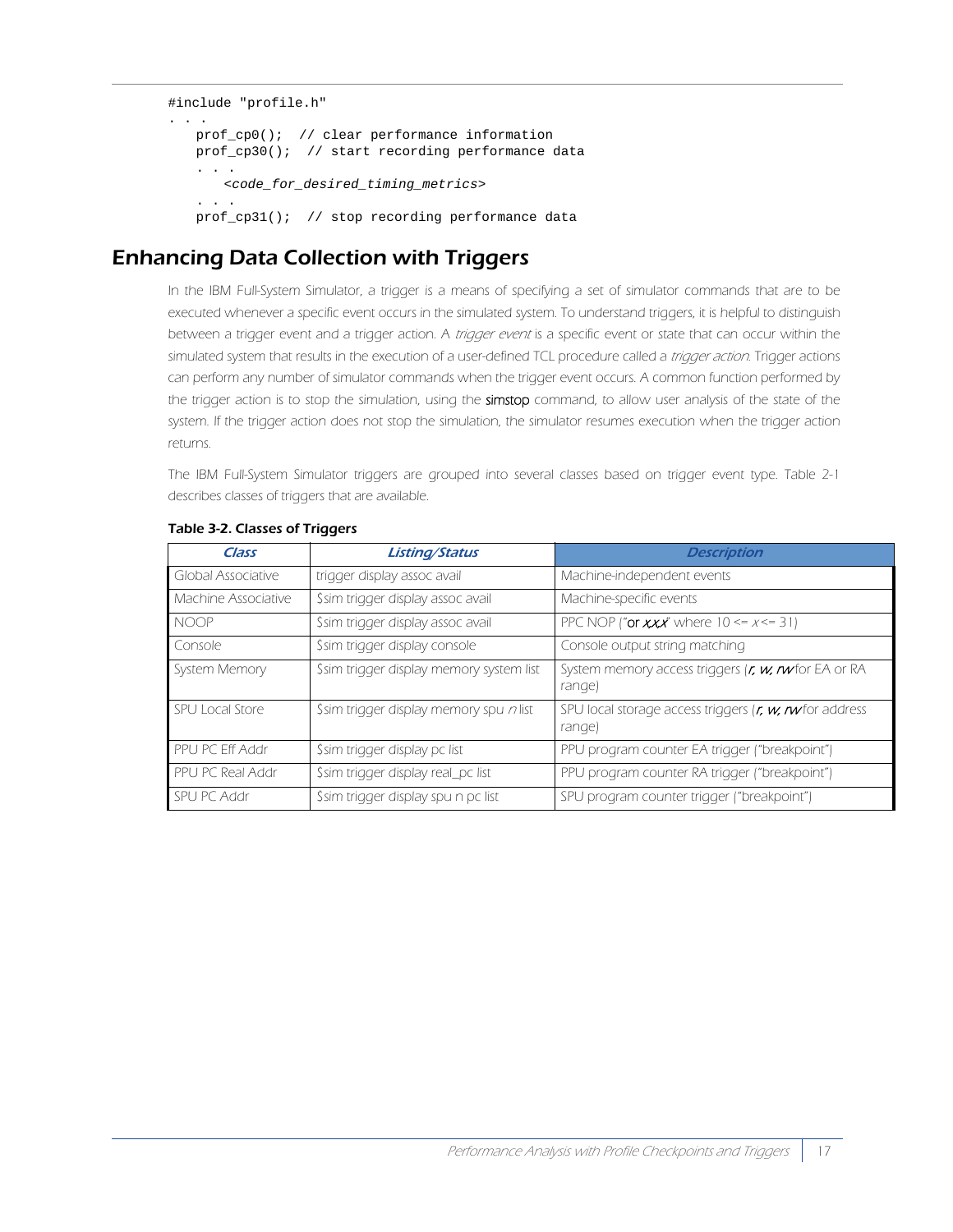Figure 3-4 illustrates how triggers are defined and used in the simulation environment:



Figure 3-4. Invoking a Trigger Procedure to Gather Performance Data

The numbered steps in Figure 3-4 outline how trigger actions and events are implemented in the IBM Full-System Simulator:

- 1. The spu\_start Tcl procedure, which specifies the trigger action, is defined in the Tcl interpreter. The input arguments to the procedure provide information about the specific occurrence of the trigger event. These arguments are typically formatted as one or more name-value pairs and are specific to the event type. Additional input arguments can also be specified when the trigger is defined.
- 2. At any time during the simulation, the mysim trigger command can be used to set a trigger for a specific type of event. The trigger command causes the IBM Full-System Simulator to associate a trigger action, defined by a Tcl procedure, with a trigger event. In general, triggers are set from the command line as follows.

mysim trigger set trigger\_type [*trigger\_event*] [Tcl *procedure\_name*]

where trigger\_type defines the type of trigger that is being set, and trigger\_event specifies the simulator-defined event that initiates the trigger action (Table 3-2, "Classes of Triggers," lists available event types of associative triggers).

- 3. If the trigger event occurs in the execution of the application, the trigger action is executed by the Tcl interpreter.
- 4. For SPU events, the trigger action might execute the mysim spu 0 stats print command to print the SPU pipeline statistics. Alternatively, these statistics can be captured in a Tcl array for further processing.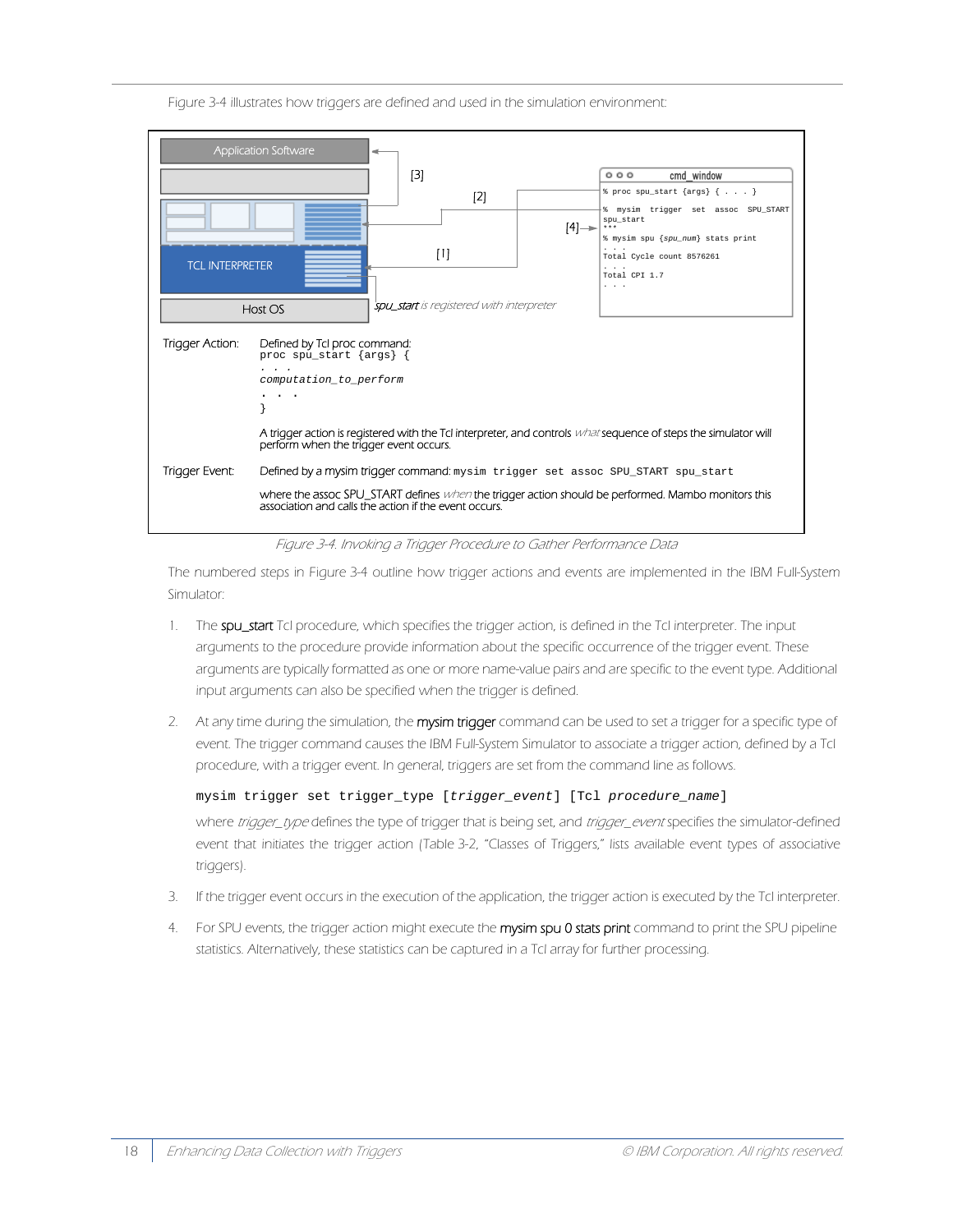Associative triggers are a class of Tcl handlers that are associated with a set of predefined simulator events. The IBM Full-System Simulator defines the following types of events that can be used with associative triggers:

| <b>Event Type<sup>a</sup></b> | <b>Description</b>                                                            |  |  |
|-------------------------------|-------------------------------------------------------------------------------|--|--|
| <b>FATAL ERROR</b>            | Called on simulator fatal errors.                                             |  |  |
| <b>INTERNAL ERROR</b>         | Called on simulator internal errors.                                          |  |  |
| SIM START                     | Called when the simulation starts (or resumes).                               |  |  |
| SIM STOP                      | Called when the simulation stops (or halts).                                  |  |  |
| <b>CALLTHRU</b>               | Called when a PU-side application callthru is executed in the simulation.     |  |  |
| SPU STOP                      | Called when an SPU stops (or halts) execution.                                |  |  |
| SPU START                     | Called when an SPU starts (or resumes) execution.                             |  |  |
| SPU PROF                      | Called when a prof_cp*() SPU-side profile checkpoint instruction is executed. |  |  |

Table 3-3. Event Types for Associative Triggers

a. To view a list of available event types for associative triggers, type mysim trigger display assoc avail at the simulation command line.

The SPU\_START, SPU\_STOP, and SPU\_PROF can be particularly useful in performance analysis of SPU applications. The following trigger commands illustrate how associative triggers can be used to monitor SPU run status:

```
#--------- start SPU counter ---------
proc spu_start {args} {
   scan [lindex $args 0] " spu %d cycle %s" spunum cycles
   puts "Start Counter: SPU $spunum started at $cycles cycles"
    }
#--------- stop SPU counter ---------
proc spu_stop {args} {
   scan [lindex $args 0] " spu %d cycle %s" spunum cycles
   puts "Stop Counter: SPU $spunum stopped at $cycles cycles"
    }
```
where the spu\_start and spu\_stop trigger actions parse the input arguments and print a message indicating the cycles at which an SPU is started and stopped. The format of argument 0 in the sample is similar to "{ spu 0 cycle 1000230 }".

SPU\_PROF associative triggers can be used in conjunction with performance profile checkpoints to control when and how performance data is collected during a simulation.

The command to set an associative trigger has the following fomat:

.

```
mysim trigger set assoc {trigger_event} {Tcl procedure_name}
```
The following commands, then, can be used to invoke the SPU counter triggers defined in the sample code above:

```
#--------- set triggers to monitor SPU run status ---------
mysim trigger set assoc "SPU_START" spu_start
mysim trigger set assoc "SPU_STOP" spu_stop
```
### <span id="page-26-0"></span>Tutorial: Collecting Performance Data with Checkpoints and Triggers

The tutorial in this section demonstrates how performance profile checkpoints and Mambo associative triggers can be combined to collect performance information for a sample application.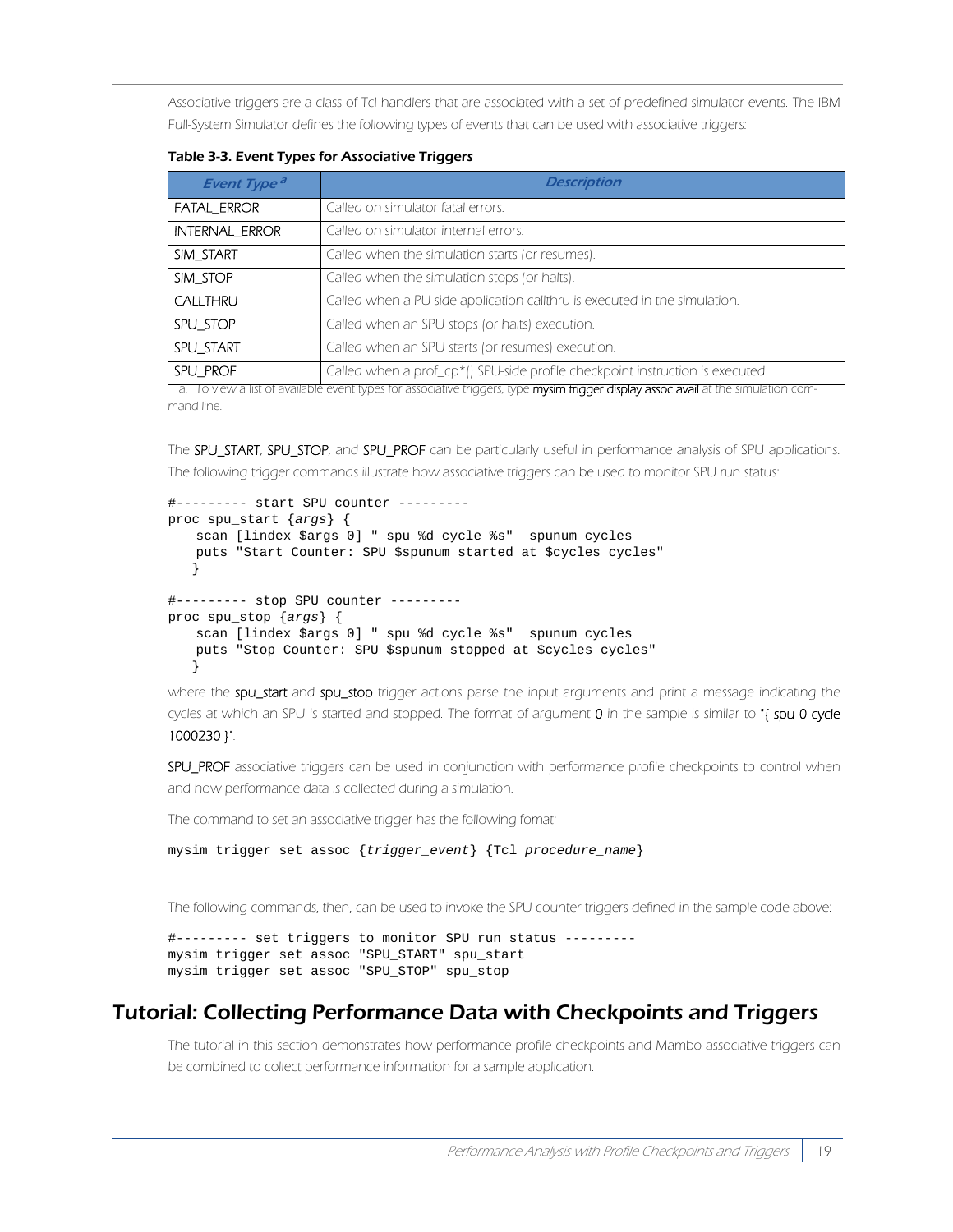**CONTEXT:** A sample SPU program contains code for which cycle counts must be collected to analyze performance metrics of specific computations. This code segment is contained within a loop that also performs other computations that are not relevant to the desired SPU performance analysis. The following pseudocode outlines the basis of this program:

```
for (i=1; i<loop_cnt; i++){
   < code that should not be included in performance statistics >
   // Start of interesting code segment
   < code for which performance statistics are desired >
   // End of interesting code segment
   < more code that should not be included in performance statistics >
}
```
- **STRATEGY:** A convenient approach of gathering performance measurements in this context is to combine performance profile checkpoints and Mambo associative triggers for the SPU profiling events. In this approach, profile checkpoints are added before the applicable code segment to reset and start performance statistics collection, and then just following this code segment to indicate its end. An associative trigger is set to aggregate total performance data from checkpoints across all iterations of the loop.
- **STEP 1:** Performance profile checkpoints are added to the application code around the relevant region of code, as follows:

for  $(i=1; i$ { < *code that should not be included in performance statistics* > // Start of interesting code segment prof\_cp0(); // Reset performance statistics prof\_cp30(); // Start performance statistics collection . . . < *code for which performance statistics are desired* > . . . prof\_cp31(); // Stop performance statistics and print // End of interesting code segment

- < *more code that should not be included in performance statistics* >
- 

}

**STEP 2:** After instrumenting the application, a trigger action, spu\_profile, is defined that accumulates the total cycle count in the tot\_cycles variable when the profile checkpoint at the end of the profiled region is executed on an SPU:

```
proc spu_profile { args } {
   global tot_cycles
   scan [lindex $args 0] " spu %d cycle %s rt %d " spunum cycles trignum
   if {$trignum == 31} {
          set tot_cycles [expr $tot_cycles+$cycles]
   }
}
```
**STEP 3:** Prior to running the simulation, the following commands are used to associate the spu\_profile trigger action with SPU profile instruction events and initialize the tot\_cycles variable: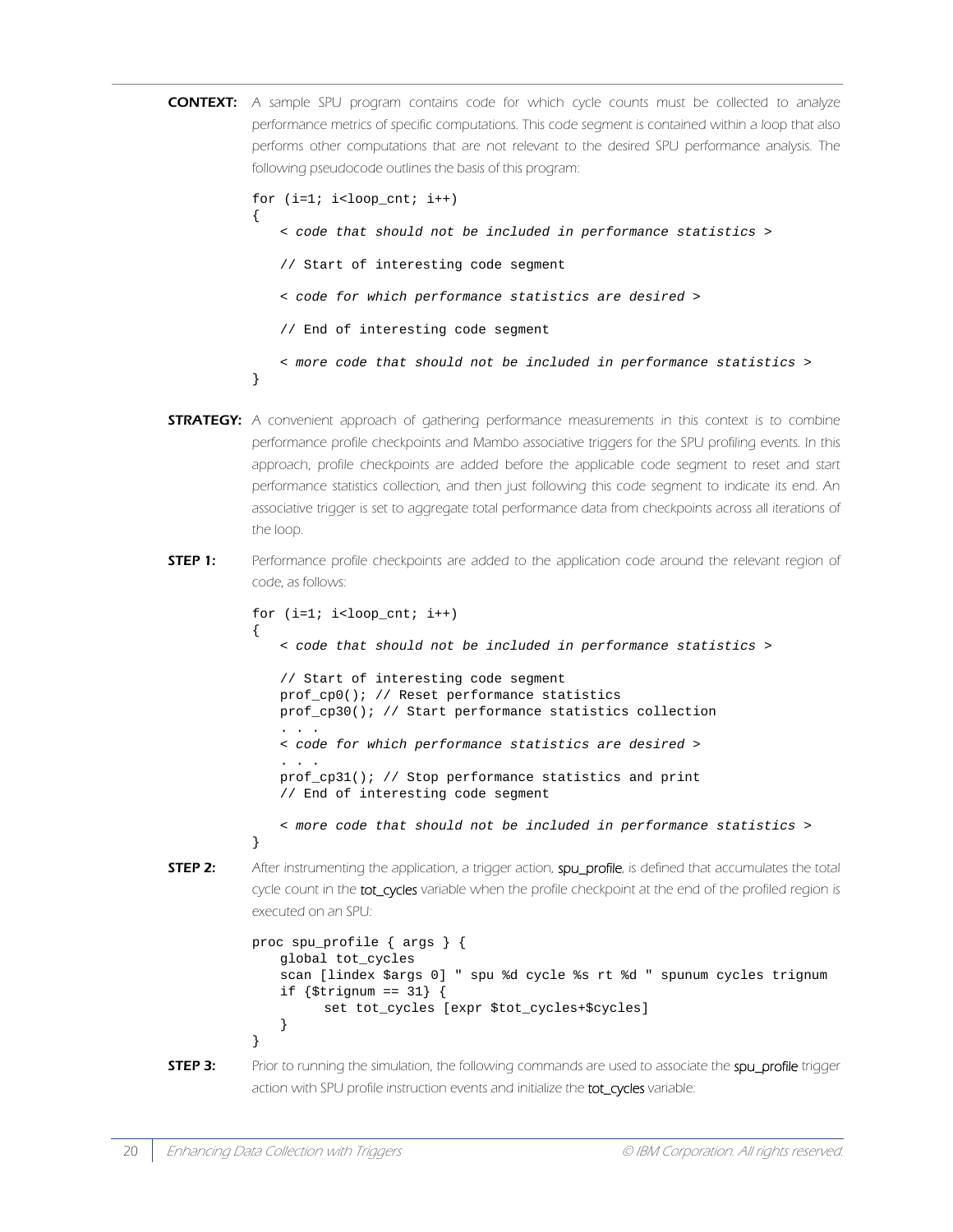mysim trigger set assoc SPU\_PROF spu\_profile set tot\_cycles 0 After running the simulation, the following TCL command is used to view the total cycle count:

puts "Total cycles for code segment is \$tot\_cycles"

The approach provided in this tutorial can be easily extended to collect any number of statistics that Mambo maintains for SPU performance. For example, spu\_profile can be extended as follows to collect single\_cycle and dual\_cycle statistics for a code segment:

```
set tot_single_cycles 0
set tot_dual_cycles 0
proc spu_profile { args } {
   global tot_single_cycles
   global tot_dual_cycles
   scan [lindex $args 0] " spu %d cycle %s rt %d " spunum cycles trignum
   if {$trignum == 31} {
      array set stats [mysim spu $spunum stats export]
       set tot_single_cycles [expr $tot_single_cycles+$stats(single_cycle)]
       set tot_dual_cycles [expr $tot_dual_cycles+$stats(dual_cycle)]
     }
}
```
The same approach can be used to collect separate statistics on several code segments by using a different profile checkpoint after each code segment. Based on the value in the **\$trignum** variable, the spu\_profile trigger action can identify each segment of code and accumulate statistics into different variables for each code segment. Similarly, the spu\_profile trigger action can use the \$spunum variable to determine which SPU has issued the profile checkpoint, and then collect statistics by SPU or across all SPUs.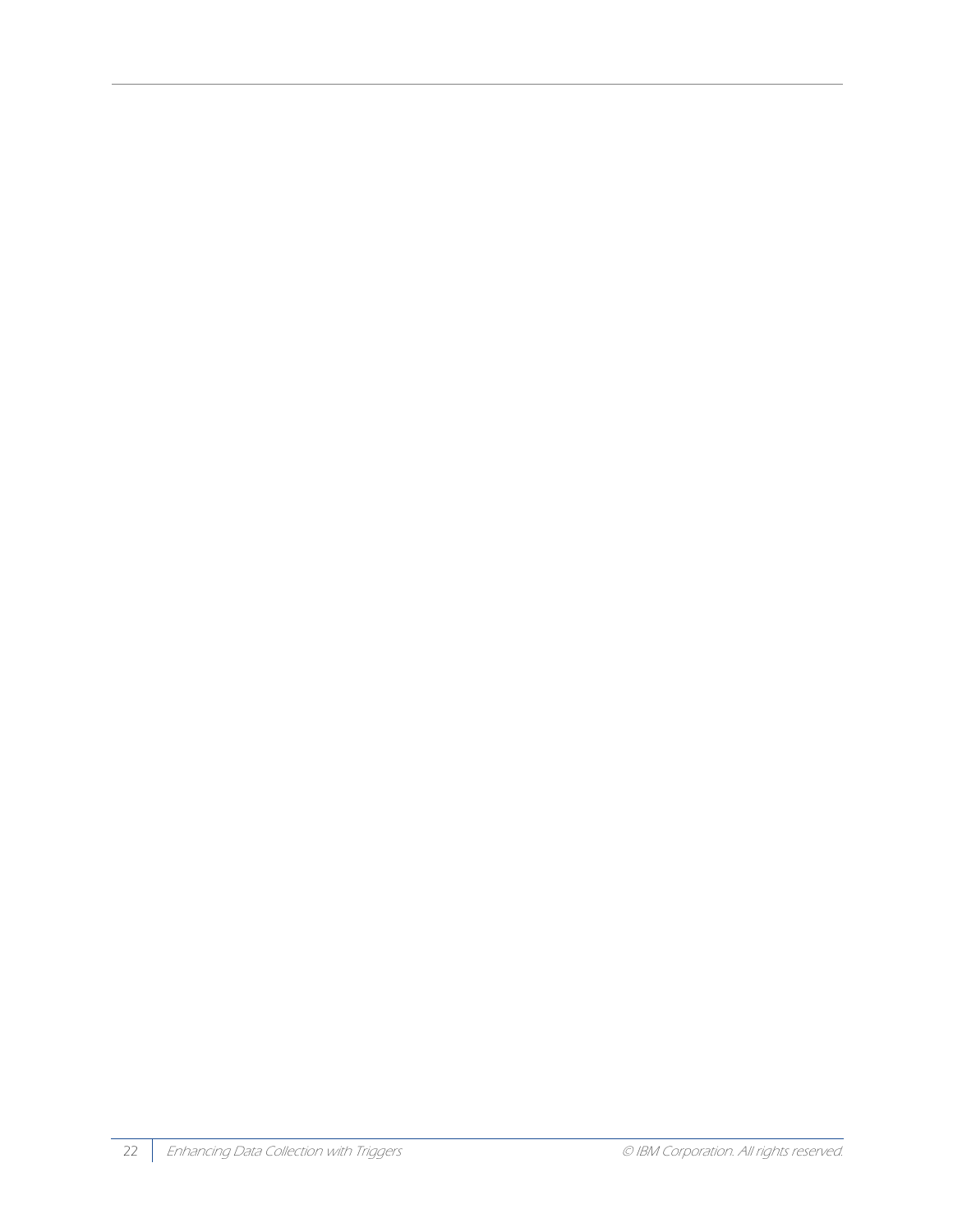## CHAPTER 4

# <span id="page-30-1"></span><span id="page-30-0"></span>Performance Data Collection and Analysis with Emitters

This chapter introduces the IBM Full-System Simulator emitter framework, and provides tutorial sections that demonstrate how to configure the simulator to emit event data, as well as how to develop emitter readers to analyze the emitted event data. Topics in this chapter include:

- **[Emitter Architecture Overview](#page-31-0)**
- [Underlying Emitter Record Data Structure](#page-32-0)
- **[Configuring Emitter Event Production](#page-32-1)**
- [Tutorial: Configuring Emitter Event Production](#page-33-3)
- [Developing Emitter Readers to Process Event Data](#page-34-0)
- [Tutorial: Developing a Basic Emitter Reader](#page-35-0)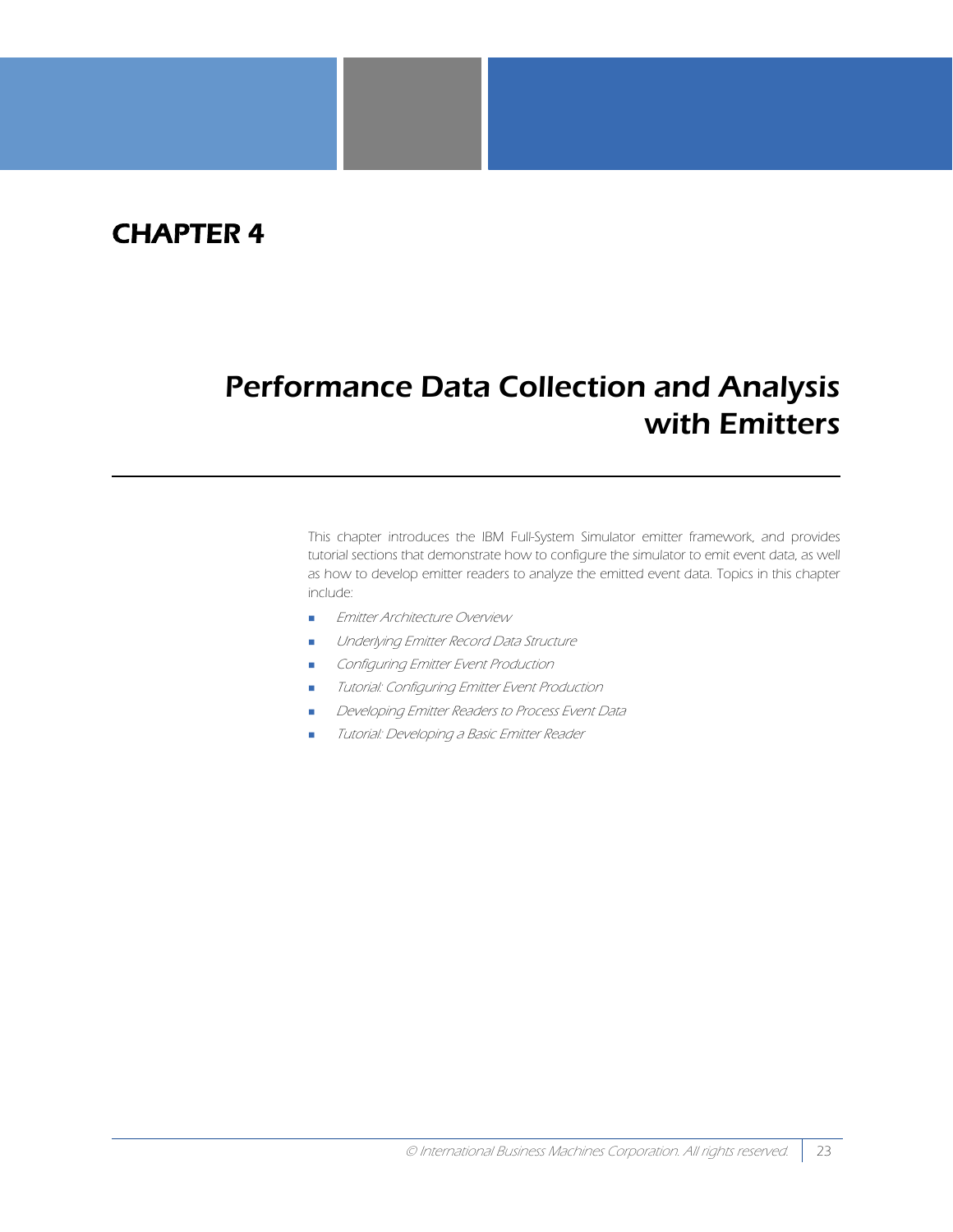## <span id="page-31-0"></span>Emitter Architecture Overview

A key advantage of the IBM Full-System Simulator is its ability to collect multiple types of performance statistics at varying levels of system granularity. [Chapter 3, "Performance Analysis with Profile Checkpoints and Triggers"](#page-18-1) introduced how performance profile checkpoints and triggers can be used to collect basic cycle count information and summary statistics. To provide a more intensive level of performance data collection and measurement, the IBM Full-System Simulator provides a modular emitter framework that decouples performance event collection from performance analysis tools. The emitter framework provides a user-extensible and customizable event analysis system that is comprised of two primary functional areas:

- Event data production. Event data production comprises the instrumentation within the simulation environment to detect events and produce emitter data. The simulator can identify a wide variety of architectural and programmatic events that influence system and software performance. Using configuration commands, the user can request the simulator to emit data for a specific set of events into a circular shared memory buffer. Examples of these emitter events include instruction execution, memory references, and cache hits and misses. [Figure 4-1](#page-31-1) lists the categories of events that are monitored by the simulator. The sti\_emitter\_data\_t.h file (available in the **emitter** directory of this release) defines all available event types and the data captured for each event occurrence. It may be useful to review the declarations in this header file to determine the types of events that can be monitored.
- **Event processing**. Event processing comprises one or more emitter reader programs that access and analyze emitter data. Analysis tasks generally include collecting and computing performance measurements and statistics, visualizing program and system behavior, and capturing traces for post-processing. The IBM Full-System Simulator is prepackaged with a set of pre-built sample emitter readers, and users can develop and customize emitter readers based on performance metrics that are most relevant to their environment.

For enhanced usability, performance analysis is also provided by GUI-based emitter readers. These readers graph memory access, cache misses, processor resource usage, and power usage as a function of time. Additionally, since the emitter data stream includes the program counter, it is possible to trace interesting performance events (such as high cache miss rates) back to a specific instruction of the simulated program or to specific lines of source code.



#### Figure 4-1. IBM Full-System Simulator Emitter Framework

<span id="page-31-1"></span>[Figure 4-1](#page-31-1) provides a high-level overview of how the simulator processes events with emitter readers. At run-time, the simulator writes emitter records in chronological order to the circular shared memory buffer based on user-specified emitter controls. The simulator ensures that all attached emitter readers have accessed a record before overwriting it—the simulator will halt further record production in the situation where the shared memory buffer is full and the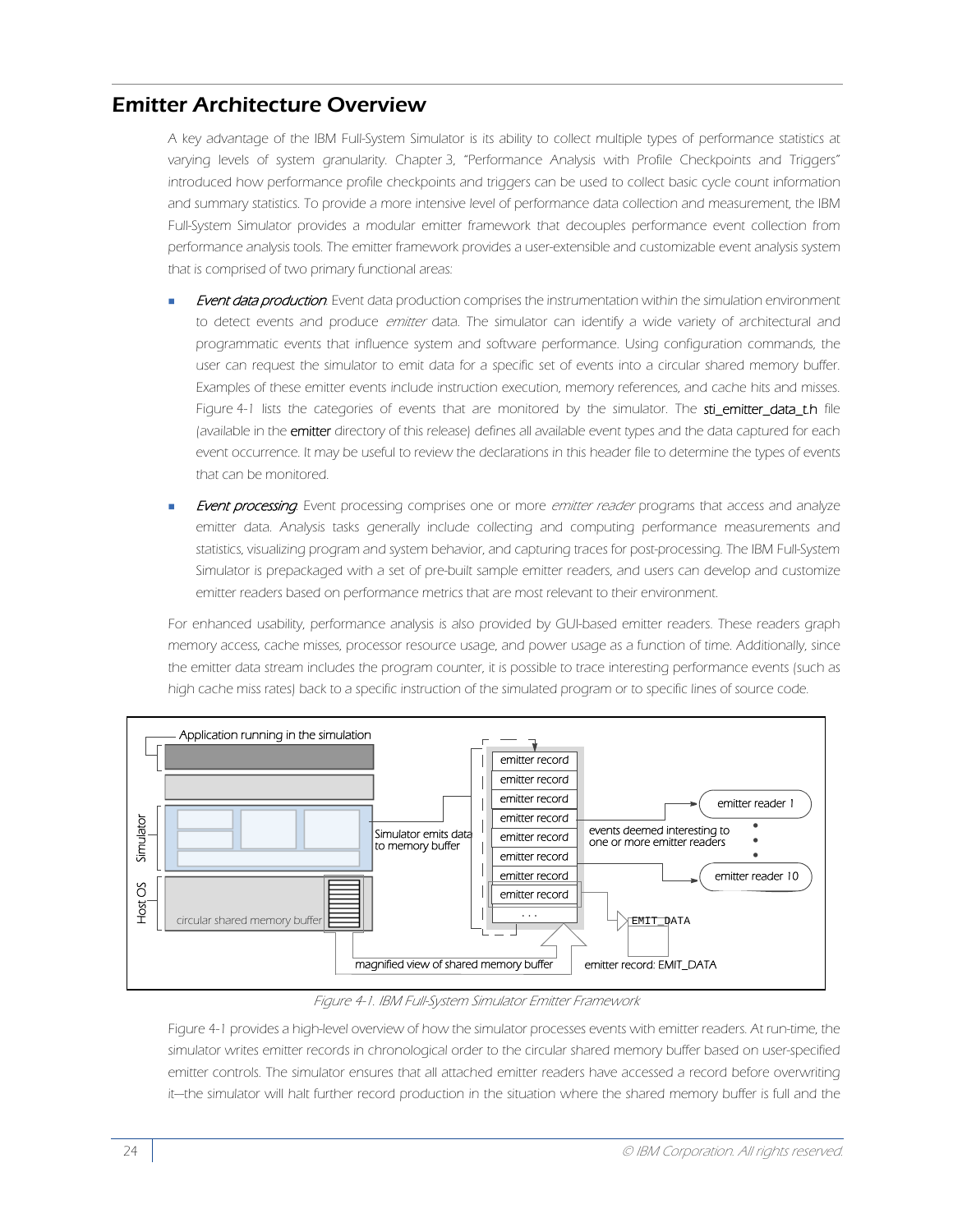oldest record cannot be over-written. Emitter readers process the records in the shared memory buffer sequentially. If data in an emitter record is "interesting," the reader performs its computation or copies the data to an external location; otherwise, it simply ignores records that are not of interest. Both processed and ignored records are marked as having been accessed by the reader.

The emitter framework is entirely user-configurable. Users have the flexibility of enabling a large set of events to be emitted and running several emitter readers simultaneously to process event data at the desired level of interest and granularity.

The simulator supports call-thru functions that allow PU or SPU applications running in the simulator to generate application-specific emitter records. In general, application-specific emitter records can be used to indicate the occurrence of application-defined events or capture application-specific performance information.

## <span id="page-32-0"></span>Underlying Emitter Record Data Structure

An emitter record is the union of event data fields that describe properties of a simulation event. The IBM Full-System Simulator implements an emitter record as a type of variant record, which enables multiple data types to be combined into one dynamic data structure that occupies a single memory space. An emitter record consists of the following components:

- An **EMIT\_HEAD** header whose structure is common to all emitter records. The header contains fields used to identify and handle the emitter record, such as information about the CPU, the event thread, an event serial number, and a timestamp of when the emitter record is created (i.e., the time the event occurs.)
- Event-specific data that is generated for a simulator-monitored event type. The simulator is designed to emit data for a number of event types. If one of these event types occurs



Figure 4-2. Emitter Record Data Structure

during a simulation, the simulator determines whether record production has been enabled for the given event type (via the simemit command), and constructs an emitter record containing the EMIT\_HEAD data and the event-specific information.

#### Table 4-1. Event Types Monitored by the IBM Full-System Simulator

| <b>Event Types</b> |                                                  |  |                                         |  |
|--------------------|--------------------------------------------------|--|-----------------------------------------|--|
|                    | HEADER and FOOTER                                |  | ■ TLB, SLB, ERAT operations             |  |
|                    | ■ PU or SPU instructions                         |  | $\blacksquare$ Device operations (disk) |  |
|                    | Cache accesses (hits or misses)                  |  | Annotations                             |  |
|                    | Process/thread state (create, kill, resume, etc) |  | <b>Transactions</b>                     |  |

## <span id="page-32-1"></span>Configuring Emitter Event Production

In order to use an emitter reader, the simulation environment must first be configured to produce emitter data for the reader to consume. The simulator provides commands to:

Specify the set of events that produce emitter data.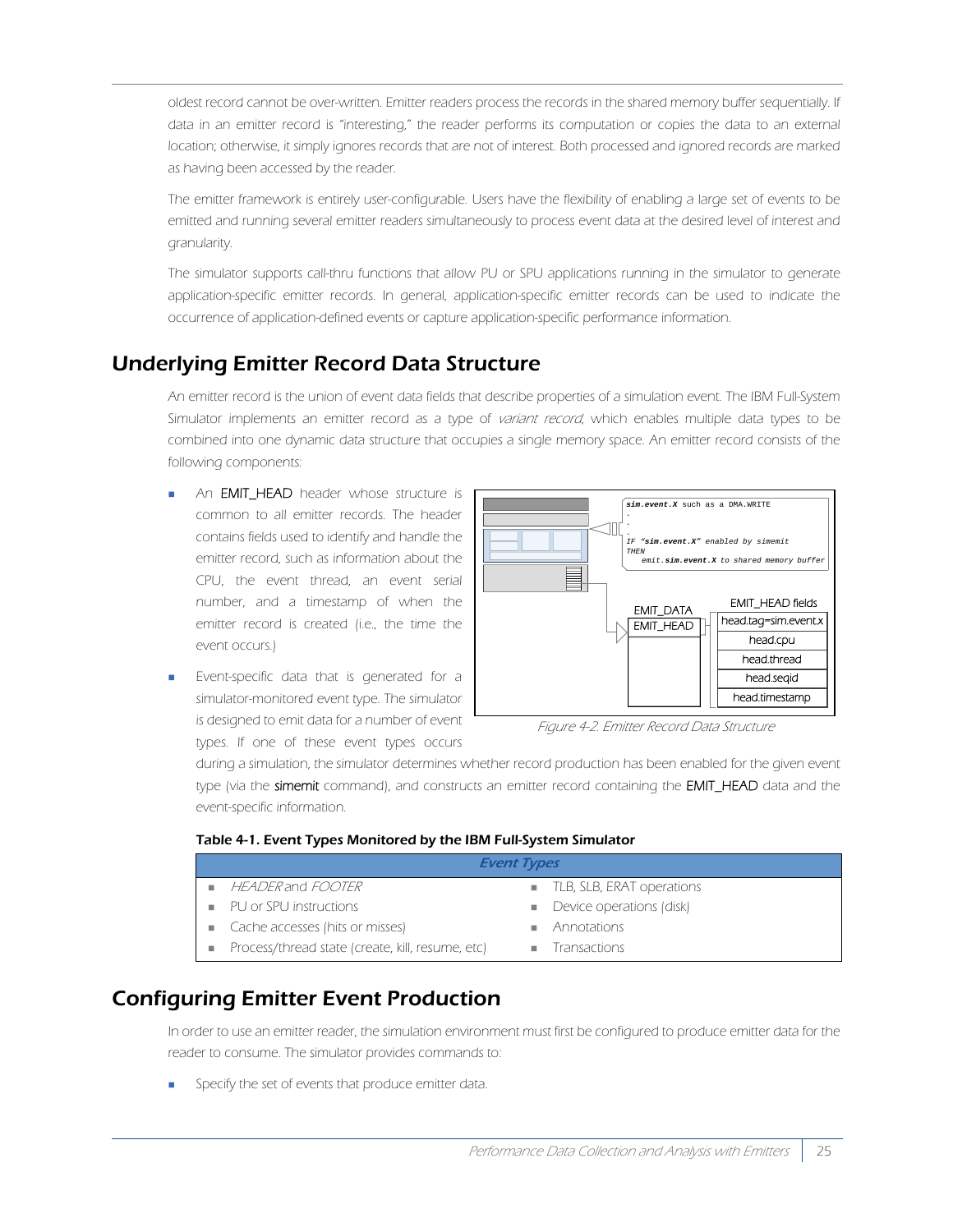- Configure the number of emitter readers accessing records in the circular shared memory buffer.
- Starting each emitter reader that is enabled during a simulation.

#### <span id="page-33-0"></span>Specifying Events to Produce Emitter Data

The simemit command is a top-level command that specifies event types that should produce emitter data into the shared memory buffer. The simemit command has the general form:

#### simemit set *event\_type* boolean

which enables or disables the production of emitter records of the event type specified in event\_type.

A separate simemit set command must be issued for the HEADER and FOOTER records, as well as for each event type that a reader will monitor. Not to be confused with the EMIT\_HEAD record header, the HEADER and FOOTER records are used by an emitter reader to track when it has read every record in the shared memory buffer.



For example, the following simemit set commands can be used to request emitter data for the "Instructions" and "APU\_Instructions" events:

```
simemit set "Header_Record" 1
simemit set "Footer_Record" 1
simemit set "Instructions" 1
simemit set "APU_Instructions" 1
```
NOTE By default, all events are disabled (set to 0). Also, input to the simemit command is case-sensitive.

#### <span id="page-33-1"></span>Configuring the Number of Emitter Readers

The ereader command is a top-level command that controls emitter readers that are used in a simulation. The ereader expect command specifies the number of emitter readers that will access the shared memory buffer during the simulation. For example, the following command specifies that two emitter readers will be used in the simulation:

#### ereader expect 2

The simulator uses this number to ensure that all emitter readers have accessed an emitter record in the memory buffer before it is overwritten by subsequent records.

#### <span id="page-33-2"></span>Starting Emitter Readers

The ereader start command starts the specified emitter reader program. The general form of this command is:

#### ereader start *reader\_executable* [*pid*] *additional\_args*

where reader\_executable is file name containing the emitter reader program, pid is the simulator process identifier that the emitter reader will need to obtain access to the shared memory buffer, and *additional\_args* are any additional arguments that may be needed by the emitter reader program.

## <span id="page-33-3"></span>Tutorial: Configuring Emitter Event Production

The tutorial in this section describes how to configure the simulator to generate emitter records that will be used by the emitter reader created in the ["Developing a Basic Emitter Reader" tutorial](#page-35-0).

CONTEXT: The emitter framework will be used to collect performance metrics for an SPU program. The IBM Full-System Simulator must be configured to generate the emitter data needed for these measurements and start the emitter reader.

Figure 4-3. Header & Footer Records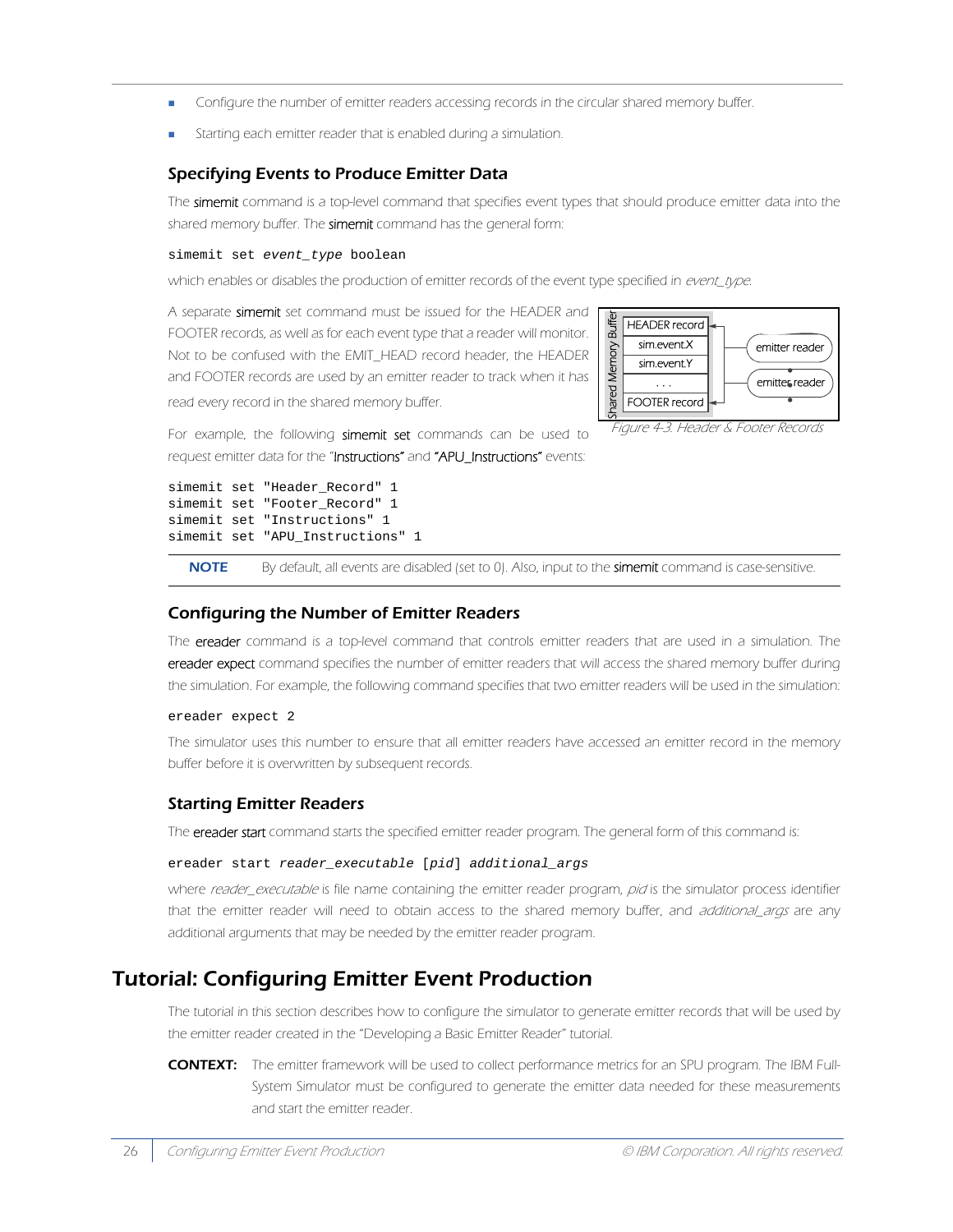```
STRATEGY: The commands to configure event production will be collected into a Tcl procedure to make it easier
             to add emitter features to existing simulation scripts. This procedure includes the simemit set
             commands to specify the emitter records to be generated and the ereader commands to configure
             and start the emitter reader.
```
- **STEP 1:** The emitter\_start Tcl procedure contains the commands to configure event production and start the sample reader. The procedure performs the following operations:
	- Specifies that Apu\_Perf emitter records should be produced (in addition to the standard header and footer records).
	- Specifies that one emitter reader will be consuming these records.
	- Starts the emitter reader program in the file named Senv(EXEC\_DIR).../emitter/sti-annoperf.

```
proc emitter_start {} {
              global env
              simemit set "Header_Record" 1
              simemit set "Footer_Record" 1
              simemit set "Apu_Perf" 1
              ereader expect 1
              puts "MAMBO PID is [pid]"
               # Launch your emitter reader
              ereader start $env(EXEC_DIR)/../emitter/sti-annoperf [pid]
           }
STEP 2: This procedure can now be invoked as part of the simulation setup with the following commands:
```

```
Set the appropriate exception to handle errors
if { [catch { emitter_start } errors] } {
        puts "EMITTER: No emitter support"
     puts " errors is $errors"
} else { puts $errors }
```
The catch facility of Tcl is used to detect errors in starting the emitter reader that might otherwise go undetected until later in the simulation, when these errors cannot be corrected without restarting the simulation.

### <span id="page-34-0"></span>Developing Emitter Readers to Process Event Data

Unlike simulator triggers that are generally used to execute a routine at regular intervals or at a particular cycle count, emitter readers are able to collect and evaluate a wide array of detailed metrics about the PU or an SPU in the system architecture. Multiple reader programs can simultaneously monitor emitter records, and perform the required computations and analysis steps—each emitter reader acts only on emitter records that contain event tags that it is monitoring. Emitter readers are developed to perform the following general types of analysis operations:

- Calculate performance statistics. For example, an emitter reader can be used to compute the range, average, standard deviation, or frequencies of execution times for the simulated application or code segment.
- Visualize performance data for selected event occurrences. Through the stripstats\_live utility, the IBM Full-System Simulator provides an easy-to-use graphical frontend to the simulation engine. This utility is useful for configuring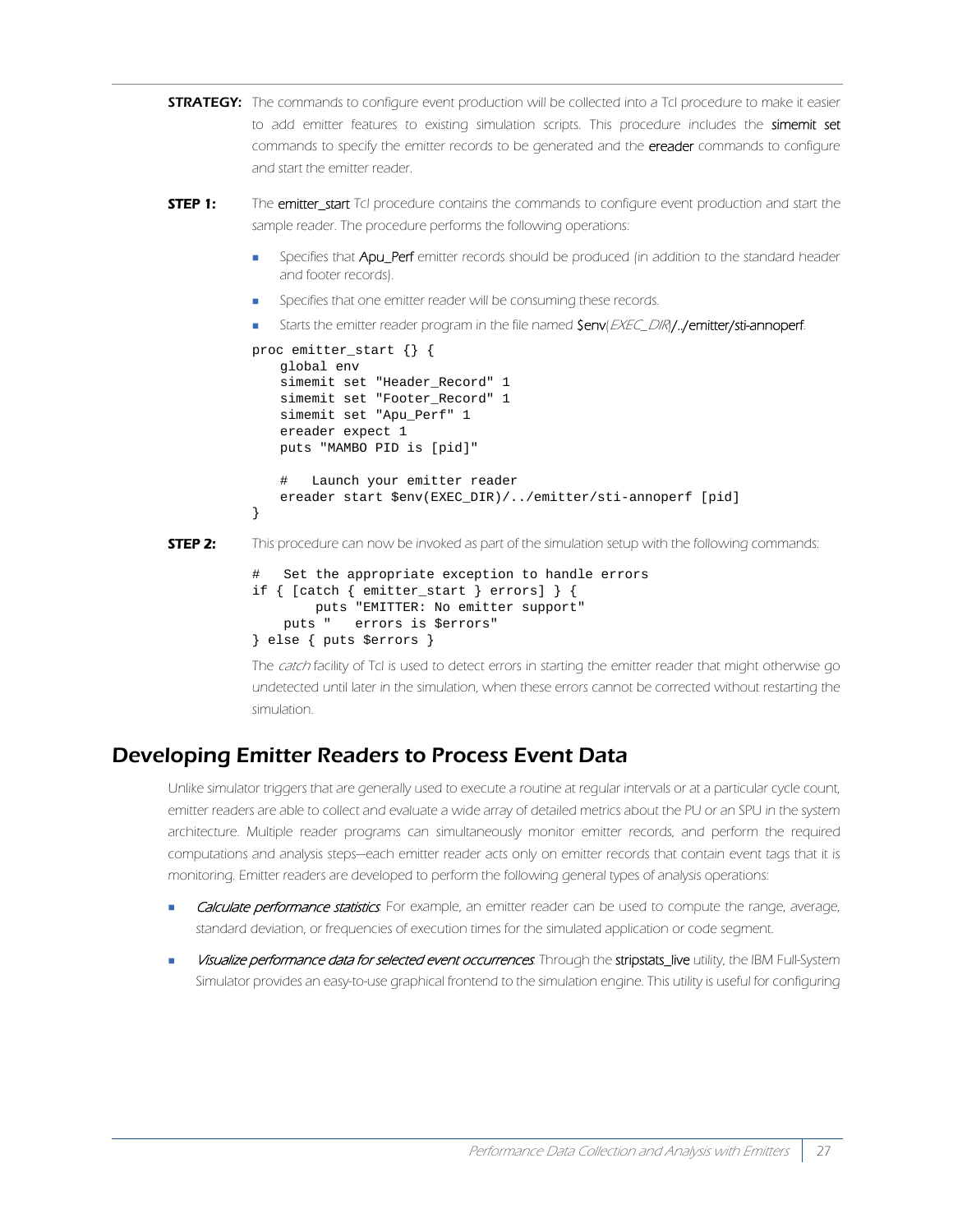parameters in order to visualize specific system and program behavior. Figure 4-4 shows a screen shot from sample stripstats\_live output:



Figure 4-4. Sample Stripstats live Event Plot

Convert emitted event data to a trace format. The new trace information can be imported into existing analysis tools. Multiple trace formats are supported simply by writing new emitter reader. The simulator itself does not require any changes to support the additional formats.

## <span id="page-35-0"></span>Tutorial: Developing a Basic Emitter Reader

The tutorial in this section demonstrates how to develop a sample emitter reader that analyzes the performance of a simple SPU application. Developing emitter readers is a relatively simple task—an emitter reader is a C or C++ program that accesses the emitter record in the memory buffer and processes emitted performance metrics. Figure 4-5 provides an activity diagram to illustrate the overall sequence of operations that are performed by an emitter reader.



Figure 4-5. Emitter Reader Activity Diagram

CONTEXT: The emitter framework is used to collect performance data for a simple SPU application that performs the following DAXPY equation: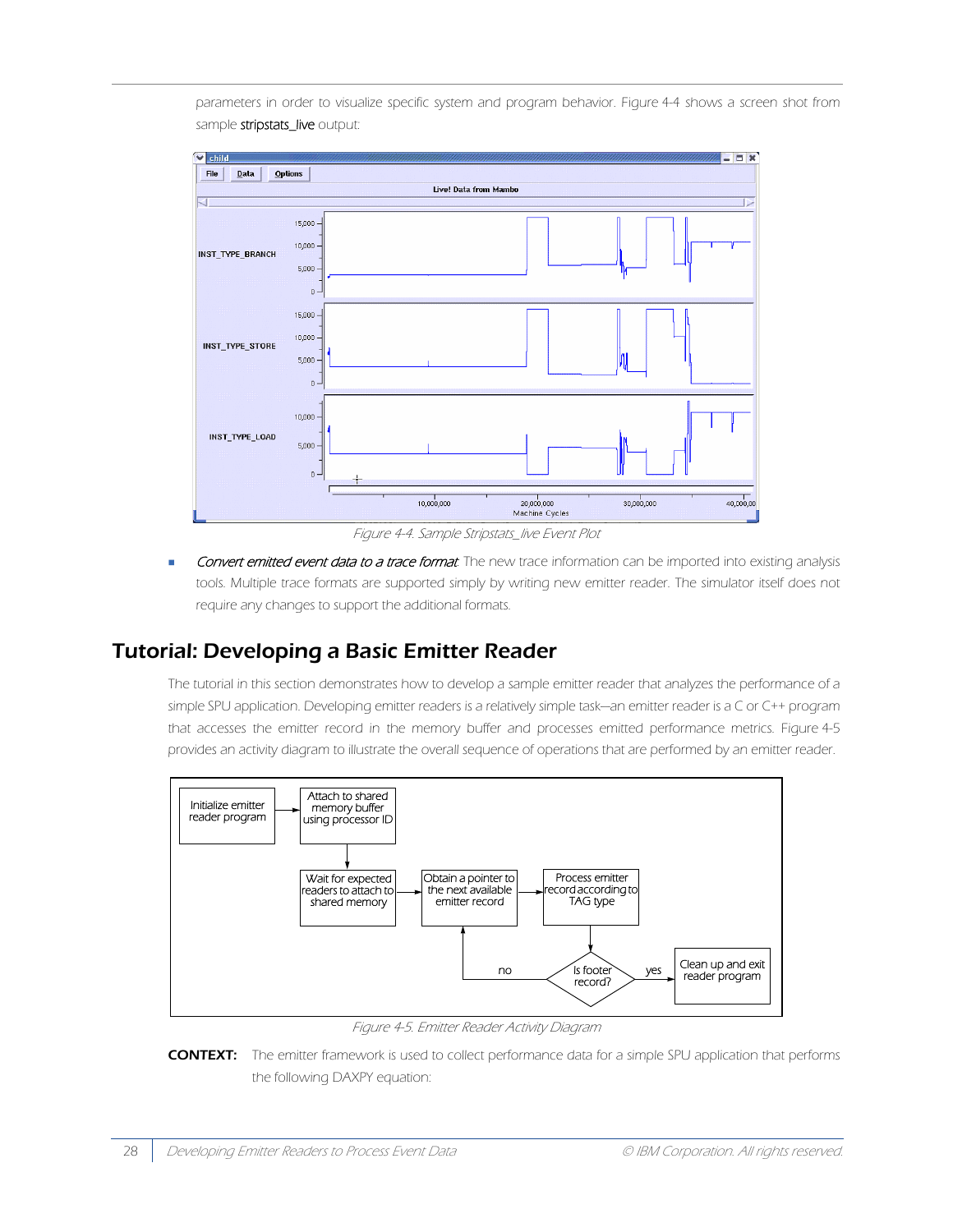#### $x = \alpha \cdot x + y$

where x and y are double-precision n-vectors, and  $\alpha$  is a scalar. An acronym for *Double precision A* times  $X$  Plus Y, DAXPY is a Level 1 BLAS (Basic Linear Algebra Subprograms) operation that updates vector  $x$  with the sum of a scaled vector  $x$  and vector  $y$ . [Figure 4-6](#page-36-0) illustrates the basic computation performed by the SPU program:



Figure 4-6. DAXPY computation performed by the SPU program

<span id="page-36-0"></span>The following code segment shows the main elements of the SPU program:

```
#include <fetch_incr.h>
#include "profile.h"
#include "apu_callthru.h"
int main(int spuid, addr64 argp, addr64 envp) {
   /* Declarations and initialization */
        . . .
   prof_cp31();
   prof_cp0();
   for (i=0; i<my len; i+=DMASIZE ELEMENTS) {
       vector double *xv = (vector double *) x_buf, *yv = (vector double *)
       y_buf;
       vector double av = spu splats(ch.a);
       /* DMA read segments of x and y into local storage */
       read mfc64((void *) x but, xp.ui[0], xp.ui[1], DMASIZE, tag, tid,rid);
       _read_mfc64((void *) y_buf , yp.ui[0], yp.ui[1], DMASIZE, tag, tid, 
       rid);
       _set_mfc_tagmask(MFC_TAGID_TO_TAGMASK(tag));
       _wait_mfc_tags_all(); /* Wait for DMA to complete */
       /* Perform the computation: x = a*x + y */
       prof_cp30();
       for (j=0; j<DMASIZE_QUADWORDS; j++) {
          xv[j] = spu_madd(xv[j], av, yv[j]);}
       prof_cp31();
       /* DMA write segment of x from local storage back to memory */
       _write_mfc64(xp.ui[0], xp.ui[1], (void *) x_buf, DMASIZE, tag, tid, 
       rid);
       _set_mfc_tagmask(MFC_TAGID_TO_TAGMASK(tag));
       _wait_mfc_tags_all(); /* Wait for DMA to complete */
       xp.ull += DMASIZE;
       yp.ull += DMASIZE;
   }
```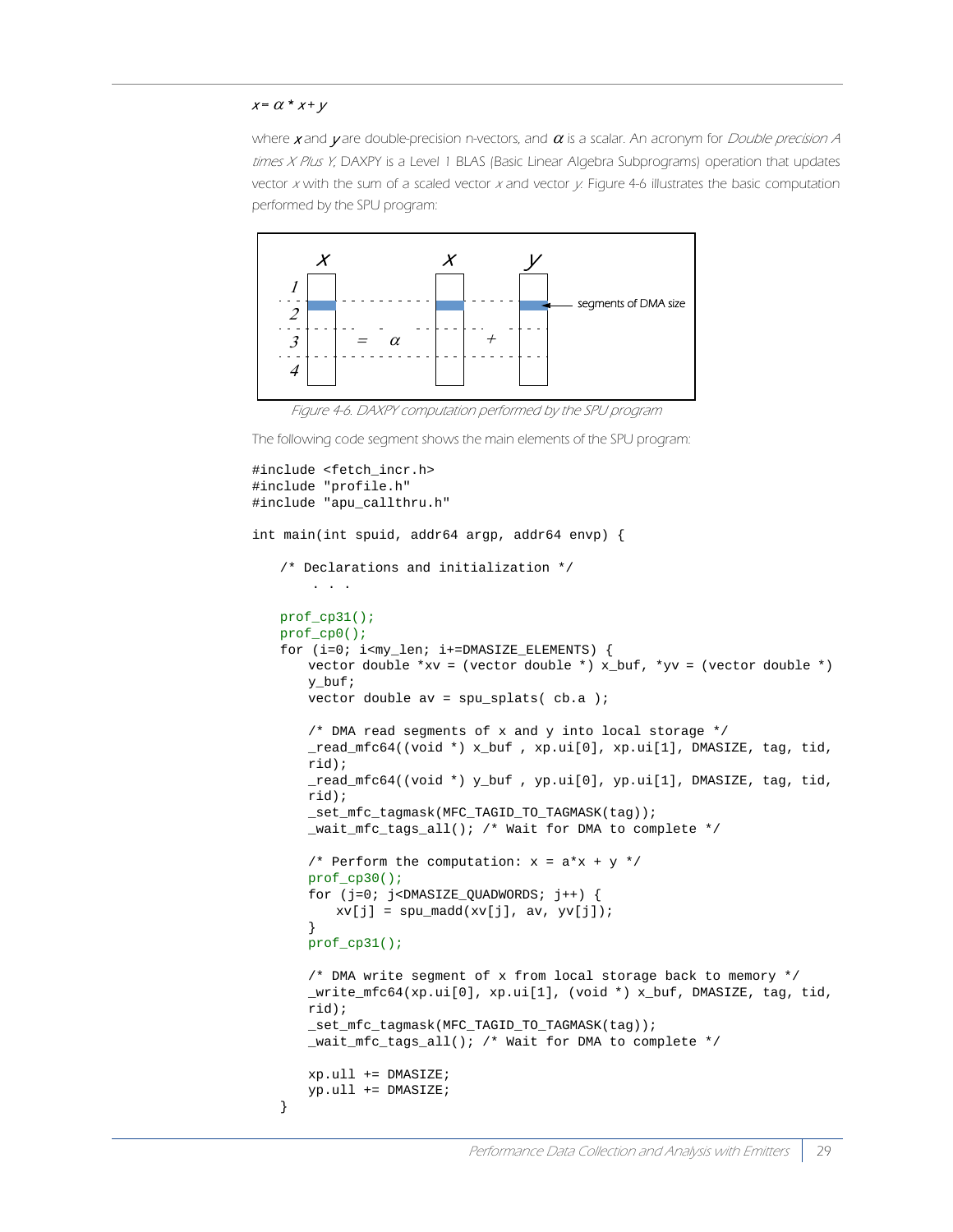#### MamboSPUPerfStats();

```
/* Wrap-up operations*/
```
. . .

This SPU application has been instrumented with performance profile checkpoints as described in ["Instrumenting SPU Applications with Performance Profile Checkpoints" on page 15](#page-22-3). The section of the code that performs the DAXPY computation is delimited with prof\_cp30() and prof\_cp31() calls to restrict pipeline statistics collection to this region of the program. The call to MamboSPUPerfStats() is an APU callthru defined in the "apu\_callthru.h" header file. APU callthrus use no-op instructions to request special processing by the simulator, much like the performance profile checkpoints. MamboSPUPerfStats() produces an APU\_PERF\_STATS emitter record with the total cycle count. Apart from the HEADER and FOOTER records, this single emitter record is the only record received by the sample reader.

- **STRATEGY:** The following sti-annoperf.cpp C++ sample reader is used to record cycle counts from the APU\_PERF\_STATS records. Once this reader has accessed the FOOTER record (at the end of simulation), it outputs the cycle counts it has captured for regions in the code.
	- **NOTE** The alphaWorks releases of SystemSim for CBEA provide the full source code for this sample emitter reader in the emitter directory of the SDK installation path. This directory also contains source code for additional emitter readers.
- **STEP 1:** The emitter program begins by declaring the necessary header files and initializing variables:

```
#define CONFIG_STI_EMITTER
```

```
extern "C" {
#include "common/mambo.h"
#include "emitter/emit_collector.h"
#include <memory.h>
}
#include <map>
#include <iostream>
using namespace std;
typedef map<const string, unsigned long long> RegionMap;
typedef RegionMap::iterator RegionMapIter;
typedef RegionMap::const_iterator RegionMapConstIter;
static RegionMap region_map;
EMITTER_CONTROLS eControl;
int reader;
int main (int argc, char **argv) {
   int end = 0;
   int pid = 0;
   EMIT_DATA *ePtr = NULL;
   printf("Reader Started\n");
   if (argc < 2) {
      printf("ERROR: Usage: %s simulator-process-id\n", argv[0]);
      exit(-1);}
   pid = atoi(argv[1]);
```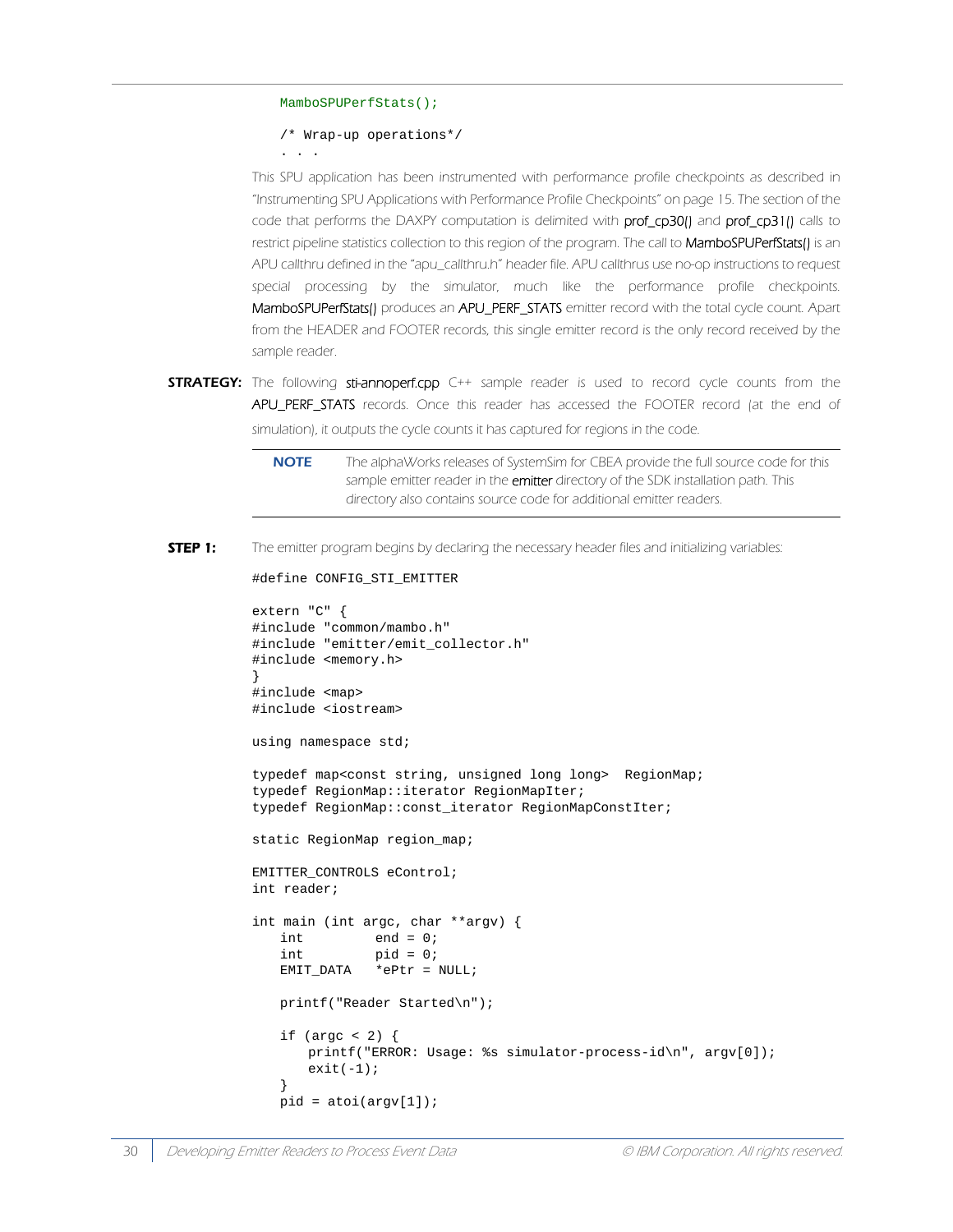```
STEP 2: The emitter reader is attached to the shared memory buffer using the processor identifier (PID):
```

```
reader = EMIT_AttachReader(pid, &eControl, 0, TRUE);
   if (reader == -1){
       fprintf(stderr, "ERROR: Failed to attach reader\n");
       return(0);
   }
```
**STEP 3:** This step performs the following program operations:

- The emitter reader accesses the next record in the shared memory buffer (if necessary, waiting for the simulator to produce a new record).
- The reader determines if the record is of interest and increments the cycle count it is accumulating.
- The reader continues to access emitter records in the shared memory buffer until it encounters a footer tag, in which case the reader outputs the cycle count data and exits the program.

```
EMIT_ReadyWait(&eControl, reader, 1);
   string curr_region("Unspecified");
   do {
       EMIT_AdvanceCurrent(&eControl, reader);
       ePtr = EMIT_CurrentEntry(&eControl, reader);
       switch (ePtr->header.head.tag) 
           {
           /** Emitter reader computation **/
           default:
               /* Ignore */
               break;
           }
       if (ePtr->header.head.tag == TAG_FOOTER)
           end = 1;}
   while (!end);
   EMIT_Exit(&eControl, reader, TRUE);
   // Dump the cycle counts per region
   for (RegionMapIter i = \text{region\_map}.\text{begin}(i; i = \text{region\_map}.\text{end}(i; i++){
       cout << "Region: '" << i->first << "', Cycles: " << i->second << 
       endl;
   }
   printf("Reader Terminating\n");
   return(1);
}
```
**STEP 4:** If a tag in the emitted record is an APU\_PERF\_STATS record, the emitter reader increments the cycle count:

```
case TAG_APU_PERF_STATS:
   region_map[curr_region] += ePtr->perf_stats.cyc_count;
   break;
```
**OUTPUT:** Running the instrumented DAXPY program in concert with the sample reader produces output similar to excerpted data provided below. Specific output lines are highlighted to identify cycle count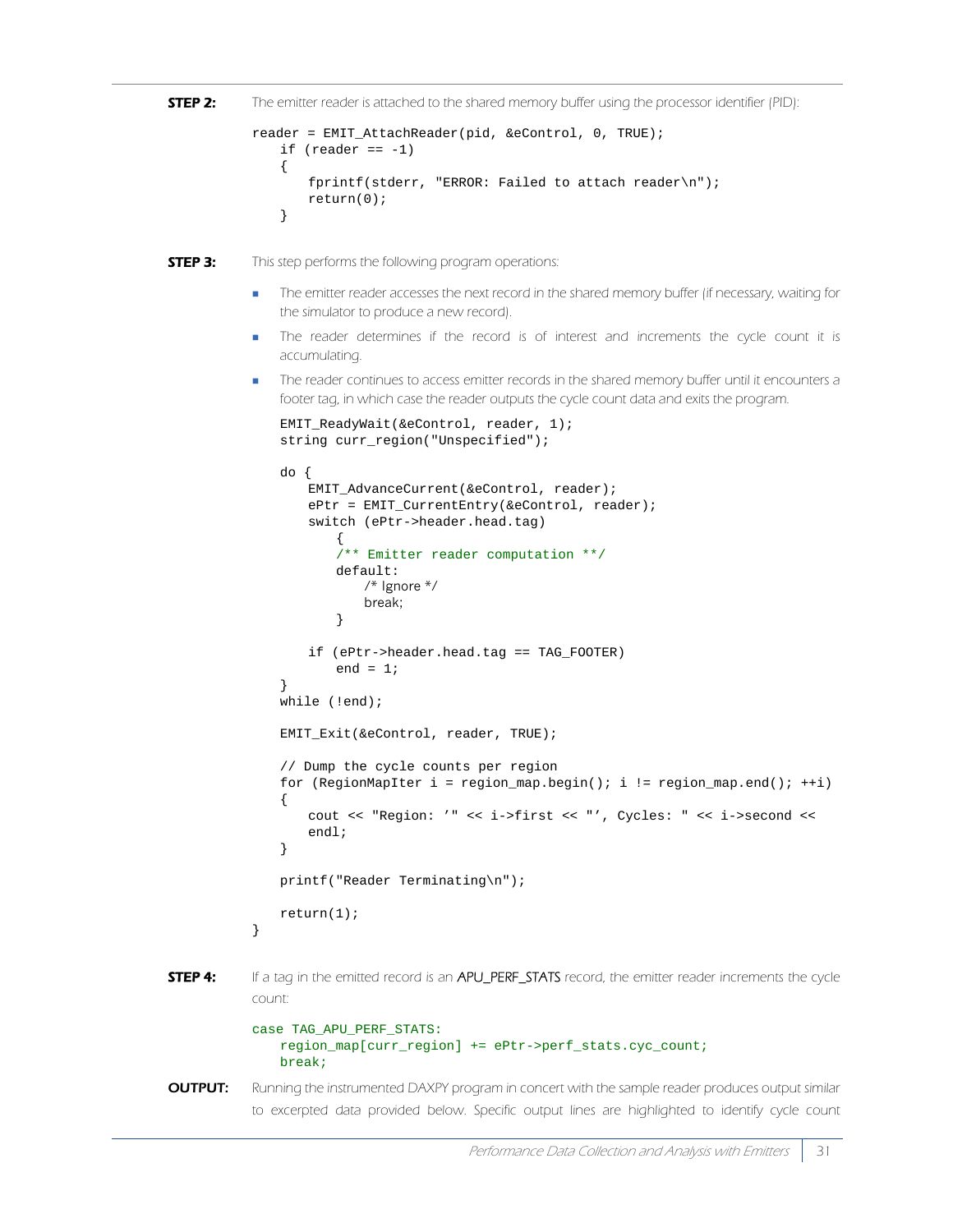information or draw attention to output that is produced by specific emitter reader commands, such as by the calls the reader is making to the reader API or as the result of the application call-thru instructions (as described in the CONTEXT section of this tutorial).

```
. . .
phdr[0] p_vaddr=0xc0, p_memsz=0x500, p_offset=0xc0, p_filesz=0x500
Entry address: 0xc0
Emitter Started: PID=25976
Shared Memory Key is 103904
Emitter Setup Completed
MAMBO PID is 25976
Forking process for reader '/home/.../sti-annoperf'
Child is starting process '/home/.../sti-annoperf'
done
READER: Shared Memory Key is 103904
READER: Writer Data found at 0x40227000
READER: Reader Data found at 0x40014000
READER: Reader #0 attached
READER(0): Reader Waiting for Header 1 in Emitter Data
All readers are attached. Checking if they are all ready...All Ready
READER(0): Reader Found the Header in Emitter Data
stop recording performance info.
clear performance info.
start recording performance info.
. . .
stop recording performance info.
WARNING: 1846413: HALT ... program finished successfully
WARNING: 1846413: instruction count: 128099
WARNING: 33048000000000: No processor activity for 3 seconds
WARNING: 33048000000000: ... Stopping simulation
33048000000000: ** Execution stopped: No activity in 3 secs, **
33048000000000: ** finished running 0 instructions **
READER: Emitter #0 exiting
Reader Started
Region: 'Unspecified', Cycles: 1798144
Reader Terminating
```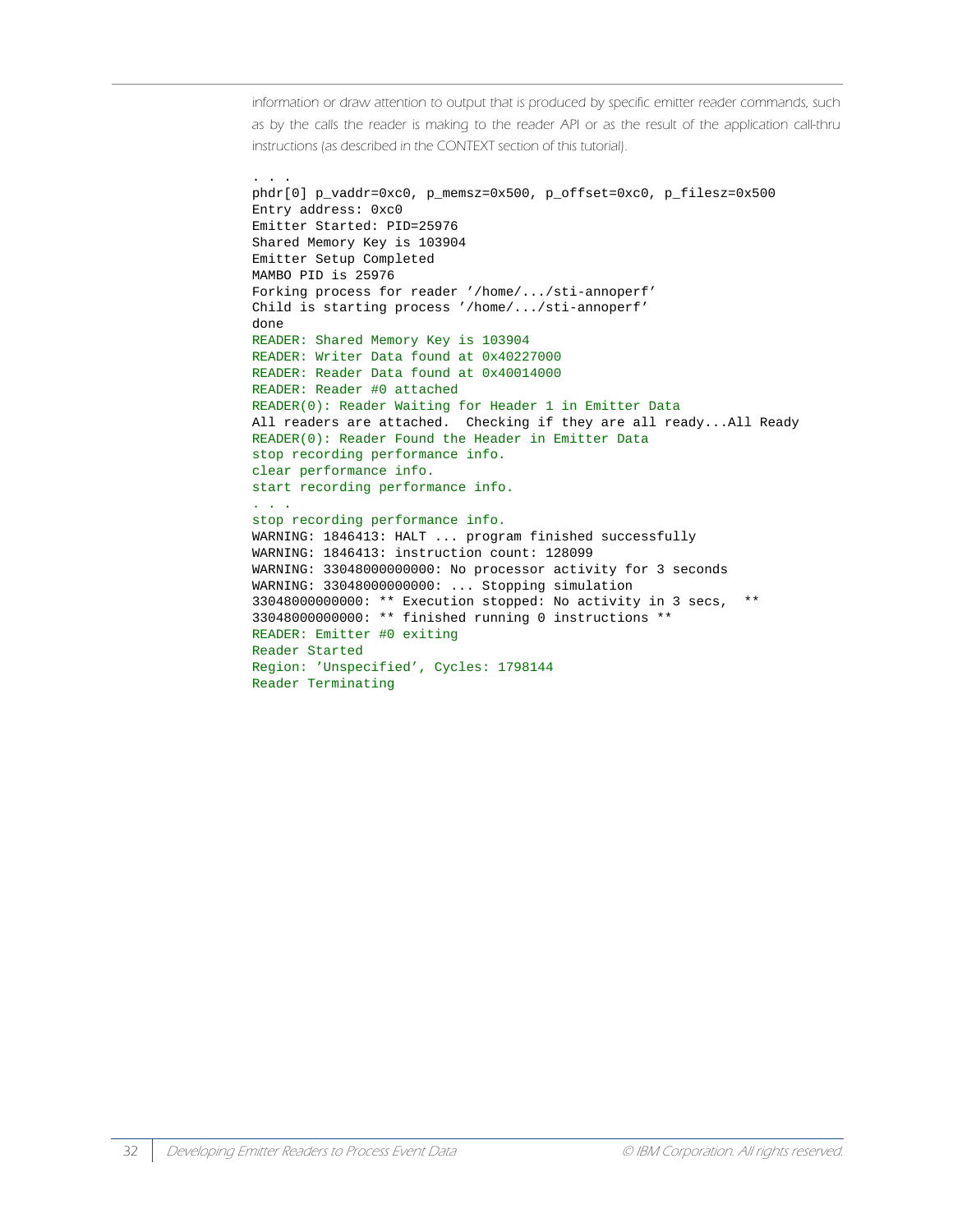## <span id="page-40-0"></span>APPENDIX A

## <span id="page-40-1"></span>SPU Performance Statistics

The IBM Full-System Simulator collects a number of statistics related to SPU performance. The following table lists statistics that are available for this release:

| <b>Statistic Name (Rawstat Label)</b> | <b>Semantic</b>                                                                                                                                |  |
|---------------------------------------|------------------------------------------------------------------------------------------------------------------------------------------------|--|
| performance_inst_count                | Instruction count (Profile checkpoint sensitive).                                                                                              |  |
| performance_cycle_count               | Cycle count (Profile checkpoint sensitive).                                                                                                    |  |
| branch_taken                          | Count of taken branch instructions (interpreter).                                                                                              |  |
| branch_not_taken                      | Count of not-taken branches (interpreter).                                                                                                     |  |
| hint_instructions                     | Count of branch hint instructions.                                                                                                             |  |
| hint_instruction_hits                 | Count of times a hint instructions predicted correctly.                                                                                        |  |
| Is_contention                         | Cycles in which LS RF access (Id/st insts) prevented prefetch.                                                                                 |  |
| sbi_contention                        | Cycles in which SBI DMA operations prevented SPU LS access.                                                                                    |  |
| single_cycle                          | Count of cycles in which an instruction was executed in only one<br>pipeline.                                                                  |  |
| dual_cycle                            | Count of cycles in which an instruction was executed in both pipelines.                                                                        |  |
| sp_issue_block                        | Count of cycles dual issue was prevented due to inability to issue in<br>tandem with an SP-class instruction.                                  |  |
| dp_issue_block                        | Count of cycles dual issue was prevented due to inability to issue in<br>tandem with an DP-class instruction.                                  |  |
| cross_issue_cycle                     | Count of cycles in which issue pipe (0,1) sent an instruction to the<br>opposite execution pipe (1,0).                                         |  |
| nop_inst_count                        | Number of NOP instructions executed (NOP, LNOP, HBR, and HBC).                                                                                 |  |
| src0_dep_cycle                        | Cycles in which dual issue was prevented due to operand dependencies<br>between the two instructions which were ready to issue simultaneously. |  |
| nop_cycle                             | Count of cycles in which an NOP was executed in either pipeline.                                                                               |  |

#### Table A-1. SPU Statistics